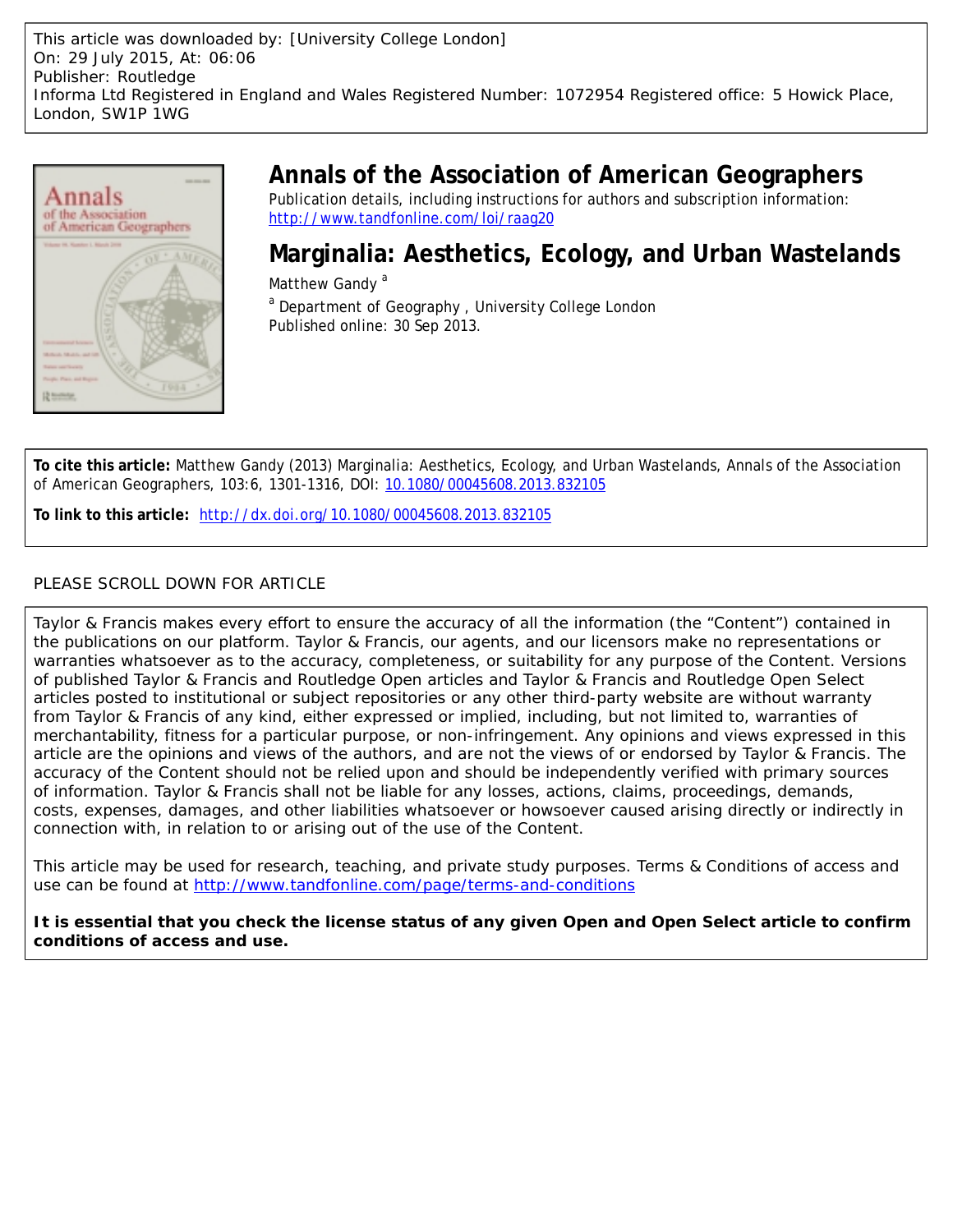# **Marginalia: Aesthetics, Ecology, and Urban Wastelands**

#### Matthew Gandy

#### *Department of Geography, University College London*

Wastelands are a characteristic feature of many urban and industrial landscapes. Although the term *wasteland* has become widely subsumed within various utilitarian discourses concerning the redevelopment of ostensibly empty or unproductive spaces, the idea encompasses a multiplicity of meanings, material origins, and ecological characteristics. This article considers these anomalous spaces of urban nature as an interdisciplinary terrain that extends from renewed interest in urban biodiversity to alternative conceptions of landscape authenticity. It is suggested that a more theoretically nuanced and historically grounded conception of the intersections between critical cultural discourses and recent advances in urban ecology might provide a useful counterpoint to narrowly utilitarian approaches to urban nature. *Key Words: aesthetics, biodiversity, landscape, urban ecology, urban nature, wastelands.*

荒地是许多城市与工业地景中的典型特徵。儘管荒地一词被广泛地纳人众多有关明显閒置或不具生产力的空间再发 展的功利主义论述, 此一概念实则包含了多重的意义、物质起源与生态特徵。本文考量这些城市自然的非常态空间 做为跨领域的地带, 该地带从对于城市生态多样性復甦之兴趣, 扩展至地景本真性的另类概念。本文主张, 对于批判 文化论述与城市生态晚近发展的相互交织, 进行理论上更为细緻、且更植基于历史的概念化, 或可对城市自然的狭 隘功利主义取径提出有益的对照观点。 关键词: 美学, 生物多样性, 地景, 城市生态, 城市自然, 荒地。

Los espacios desocupados y en deterioro son un rasgo característico de muchos paisajes urbanos e industriales. Aunque la expresion´ *yermos urbanos—*"wastelands"—ha sido incorporada ampliamente en varios de los discursos utilitarios relacionados con el re-desarrollo de espacios improductivos u ostensiblemente desocupados, la idea abarca una multiplicidad de significados, orígenes materiales y características ecológicas. Este artículo asume estos espacios anomalos de la naturaleza urbana como campo interdisciplinario que se extiende desde el renovado ´ interés por la biodiversidad urbana hasta concepciones alternativas de la autenticidad del paisaje. Aquí se sugiere que una concepción de las intersecciones entre los discursos críticos culturales y los recientes avances en ecología urbana, con mayor elaboración teórica y anclada históricamente, podría suministrar un útil contrapunto a los estrechos enfoques utilitaristas que se aplican a la naturaleza urbana. *Palabras clave: estetica, biodiversidad, paisaje, ´ ecolog´ıa urbana, naturaleza urbana, yermos urbanos.*

It is not the parks but railway sidings that are thick with flowers.

—Richard Mabey1

Our generation—I was born in 1967—has very clear memories of our childhood, which today's youth don't have, because they no longer have the open spaces and wild nature of the *terrain vague.*

—Community activist in Mantes-la-jolie, Île-de-France $^2$ 

The British writer Richard Mabey's paean to<br>the spontaneous exuberance of urban nature,<br>inspired by the marginal landscapes of deinthe spontaneous exuberance of urban nature, inspired by the marginal landscapes of deindustrializing London in the early 1970s, presents an alternative sensibility toward nature that eschews either a narrow scientism or a neo-romanticist attachment to the idea of pristine wilderness. Mabey's observations connect with a heterogeneous ground of nature writing that draws together aspects of popular science, vernacular landscape culture, and a wider sense of curiosity or enchantment with everyday objects and spaces. At about the same time that Mabey was exploring the landfill sites, towpaths, and other hidden reaches of the London landscape, the French artist Paul-Armand Gette was studying the floristic diversity of wastelands in several European cities, the Japanese architect Arata Isozaki was creating collages for ruined cities, and teams of botanists were busy compiling some of the most comprehensive urban floras yet produced. The marginal spaces of Berlin, London, Montreal, and other cities were becoming a significant focus for cultural and scientific attention that reflected a series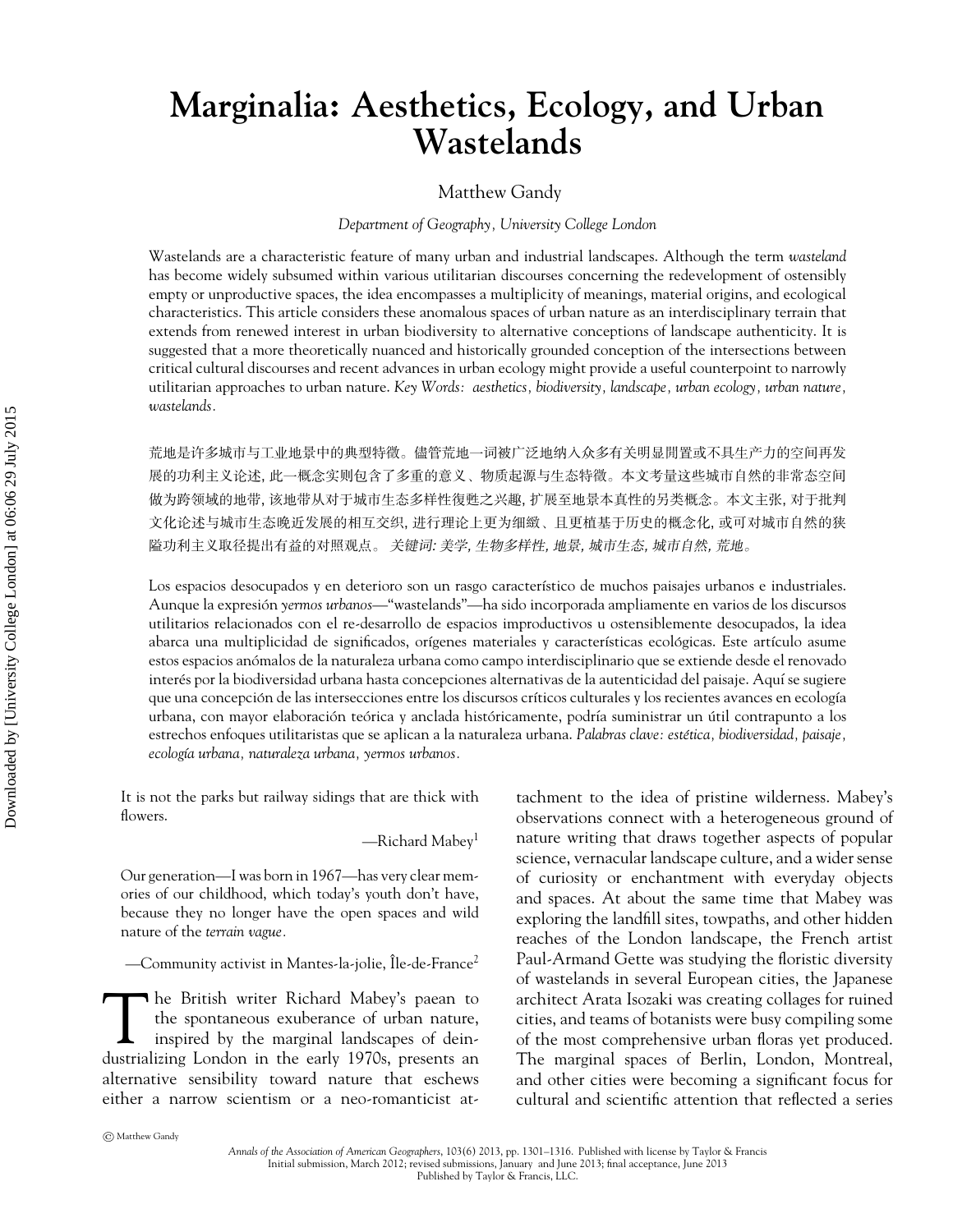of developments such as the emergence of new art practices, increasing levels of ecological awareness, and the changing characteristics of cities themselves.

A focus on spontaneous forms of urban nature transcends the merely speculative or utilitarian potentialities of ostensibly empty spaces. By regarding nature differently, in both cultural and scientific terms, a set of counter discourses can be articulated that question the pervasive emphasis on wastelands as sites simply awaiting their erasure and redevelopment.<sup>3</sup> An engagement with the independent agency of nature enables intellectual threads to emerge between new understandings of urban ecology and philosophical developments within the epistemology of science. The sense of nature as active, dynamic, and constitutive of the cultural and material characteristics of urban space reveals the metropolis to be both unfixable and to a significant degree unknowable.

The word *wasteland* is defined by the *Oxford English Dictionary* as an "empty or barren area of land" and originates via French from the Latin *vastus* meaning "unoccupied" or "uncultivated." Yet this essentially practical rendition disguises a poetic undercurrent to the term, predating even T. S. Eliot's stanzas of 1924, that reveals a certain allure toward spaces of emptiness within the European cultural imagination. An interest in the "void" as a powerful scientific metaphor has undergone various architectonic and philosophical permutations since Blaise Pascal's original essay on "emptiness within emptiness" (Pascal 1647). Here, Pascal elaborates on the classical nostrum of the *horror vacui*, a preoccupation that created ripples through architectural thought as well as becoming an established focus for psychoanalytic ideas by the early decades of the twentieth century. "Pascal's resistance to the open transparency of rationalism," writes the architectural historian Anthony Vidler (2000, 21), "was seen as a way of symbolically and affectively exploiting the ambiguities of shadow and limit, remaining a sign of potential disturbance beyond and within the apparently serene and stable structures of modern urbanism." Yet this interest in "the void" is by no means restricted to European philosophical traditions—its counterpart exists, for example, in the Korean word gong  $(\frac{1}{6})$  that combines the physical and metaphysical connotations of emptiness—and the idea has been repeatedly rearticulated in relation to the proliferation of "empty spaces" that litter urban and industrial landscapes.

The other widely used term, *brownfield*, which carries a more technical timbre, is similarly defined as a site that has been previously used and is especially associated with traces of industrial contamination, in contrast with the verdant connotation of "greenfield" sites at or beyond the urban fringe. Indeed, this rhetorical brown–green antinomy is intensified by patterns of intervention in urban land markets so that the precise cultural or political connotations of wastelands cannot be disentangled from the wider dynamics of metropolitan change, the history of planning, or the latest incarnations of urban boosterism. In addition to these widely used terms in an Anglo-American context we can add, for example, the German *Brache*, the French *friche urbaine*, the Japanese *arechi*(--or--), the Chinese *fei* () and *huang-di* (--), and the Korean *hwang*mooji (황무지) and gong-teo (공터). Each of these terms contains elements of ambiguity: The Japanese word *arechi*, for example, harbors connotations of uncertain ownership and is used as a cartographic category for land use mapping, whereas the German *Brache* has acquired heightened significance in relation to the post-1990 *schrumpfende Städte* (shrinking cities) debate. These multifarious, and sometimes intersecting etymologies, belie a common emphasis on the "unproductive" characteristics of these sites in relation to agriculture, industry, or other former land uses. But these are often also places of unease and symbolic signification, less easy to categorize or identify, that connect with memories, inspire Ballardian psychogeographies, or function as spaces of autonomous social and cultural life.

Alternative vocabularies for wastelands that begin to move away from an emphasis on their utilitarian characteristics include "edgelands," "interim spaces," "interstitial landscapes," and especially the term *terrain vague* with its connections to radical architectonic discourse.<sup>4</sup> This diverse alternative lexicon for marginal spaces also intersects with emerging ecological insights that seek to valorize specific forms of biodiversity or the serendipitous aesthetic effects of "nondesign." More recently, for example, conservation biologists have sought to replace the term brownfield with "open mosaic habitat" as part of a scientifically driven effort to modify dominant attitudes towards void space in land use planning.<sup>5</sup> This recognition of the richness of urban biotopes owes much to the efforts of ecologists and urban nature conservationists to reveal the full complexity of "wild urban nature." Places that appear "useless" to the momentary glance of passing commuters might nonetheless be spaces of adventure, imagination, and self-discovery for artists, children, filmmakers, and other explorers of the urban realm.

The article begins by exploring how the presence of "weeds" and other spontaneous manifestations of nature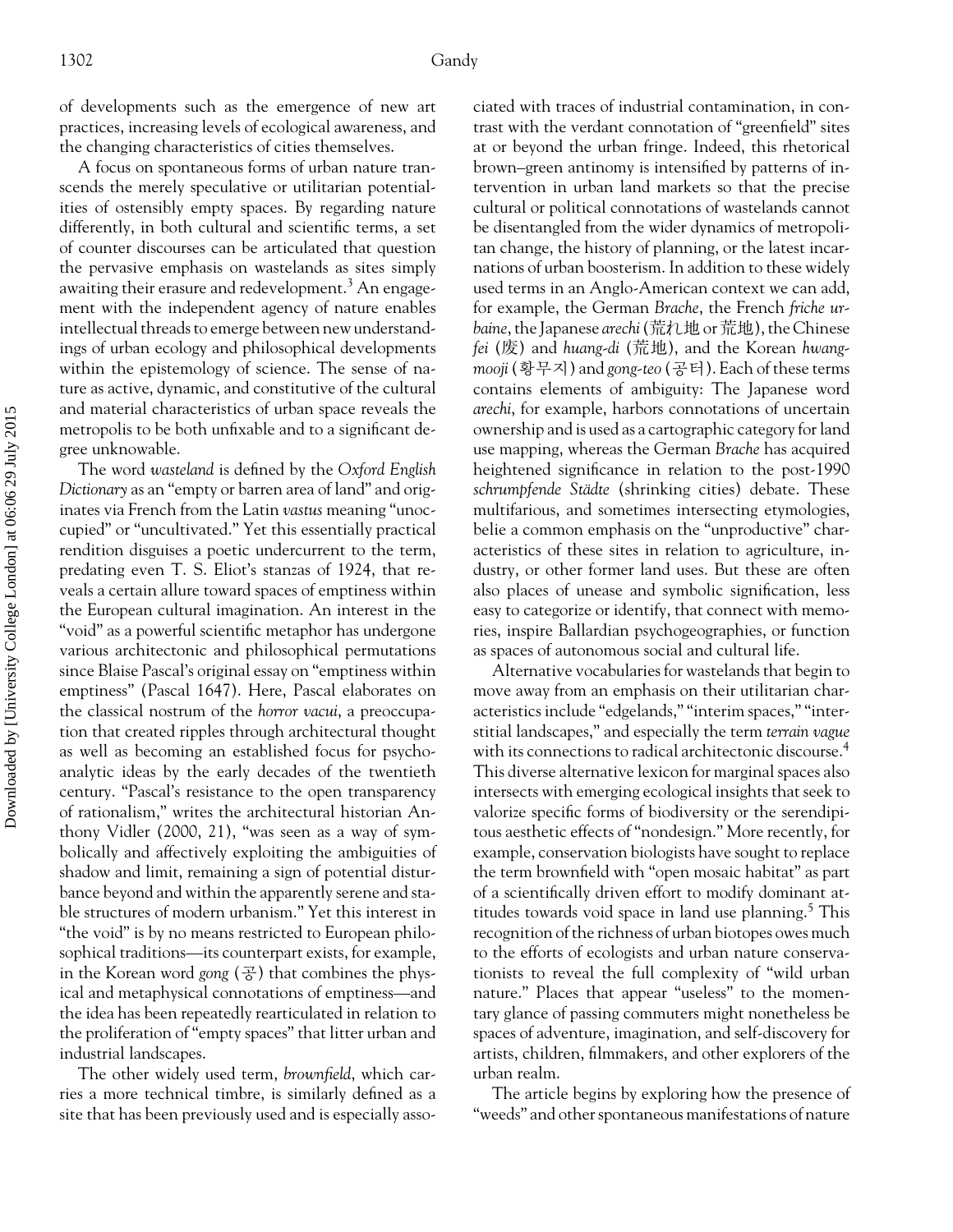in cities has served as a focal point for the emergence of urban ecology as a distinctive interdisciplinary subfield within the biological sciences. We then consider how the specific characteristics of wastelands have been incorporated into alternative conceptions of urban landscape and design as part of a new synthesis between nature and culture in the contemporary city. Next, the article examines whether we can build a workable aesthetic theory of urban nature that moves beyond neoromanticist antinomies and the ontological strictures of the bounded human subject. Finally, the cultural and symbolic complexities of wastelands are considered as a focal point for exploring the ideological ambiguities of urban nature.

# **City of Weeds**

Interest in spontaneous forms of urban nature stems from early distinctions between the presence of wild plants growing in and around cities and cultivated plants largely confined to parks and gardens. Early studies of wild urban flora include, for example, Pitton Tournefort's treatise on the plants of Paris and its environs, published in 1698, which places particular emphasis on species with medicinal properties. Using a pre-Linnean nomenclature Tournefort meticulously recorded all of the plants that he could find, along with references to more than sixty other botanical works to provide a vibrant snapshot of the state of scientific knowledge at the time (Tournefort 1698). The seventeenth century also saw some of the first botanical "rambles" through semiwild places near cities such as London's Hampstead Heath, producing data that remain of significant ecological and historical interest (Fitter 1945; Sukopp 2002). During the nineteenth century we find growing scientific attention devoted to the distinctiveness of urban nature, including the botanical characteristics of walls and ruins. In 1855, for example, Richard Deakin compiled *The Flora of the Colosseum*, recording some 420 species of plants growing on the 2,000-year-old ruin, including "some plants so rare in western Europe that they may have arrived as seeds caught in the fur of gladiatorial animals from North Africa" (Mabey 2010, 219).

By the late nineteenth century several guides to "wild urban nature" had been published for European cities, reflecting factors such as improving transport connections and the burgeoning membership of scientific societies. In Eduard Bonnet's *Petite Flore Parisienne*, for example, he exhorts Parisians to delight in "the knowledge of spontaneous vegetation" (Bonnet 1883, v). It is botanist Paul Jovet, however, from the Muséum National de l'Histoire Naturelle in Paris, who is widely regarded as the first modern scientist to fully devote his attention to the spontaneous flora of cities (see Jovet 1940; Lizet, Wolf, and Celecia 1997). Jovet recognized that urban vegetation was a distinctive kind of ecological *mélange* (mixture) comprising a bewildering array of plants from all over the world that not only disrupted existing conceptions of plant associations but was itself in a state of constant flux through the impact of human activities such as construction or *pietinement ´* (trampling). He carried out a series of meticulous studies of the flora of urban wastelands during the 1930s and 1940s that were formative for a later generation of botanists, including Herbert Sukopp, who led the study of the island city of West Berlin from the 1960s onward and remains the most influential figure in the field. The studies by Sukopp and his colleagues, based at the newly created Institute of Ecology at the Technical University in Berlin, produced some of the most detailed surveys of urban flora that have ever been produced (see Sukopp 1990; Lachmund 2013). Not only did these studies rework existing phytogeographic approaches to botanical research, as elaborated by Josias Braun-Blanquet and others, but they also provided a welter of socioecological insights into the changing structure of urban space over time (Figure 1).

The emergence of urban ecology as a distinctive subfield within the biological sciences has developed significantly since the early 1970s. The ecologist Paul Duvigneaud, for example, defined urban ecology from a metabolic perspective, revealing continuities with organicist conceptions of the nineteenth-century metropolis as well as the systems-based engineering of Abel Wolman and his contemporaries (Duvigneaud 1974). Yet the uncertain relationship between the science of urban ecology and the nascent environmental movement revealed tensions between the modeling of biophysical processes and the production of space. In contrast to the more confident assertions of Duvigneaud about the coherence of urban ecology as a scientific field, other authors questioned the lack of any clear theoretical basis for the study of urban nature. In a provocative article for the journal *Capitalism, Nature, Socialism*, for example, Berlin-based ecologist Ludwig Trepl (1996) found that although knowledge of biophysical processes in cities had advanced significantly, the nature of ecological relationships with social, cultural, and economic processes remained in a state of flux and confusion. In particular, Trepl,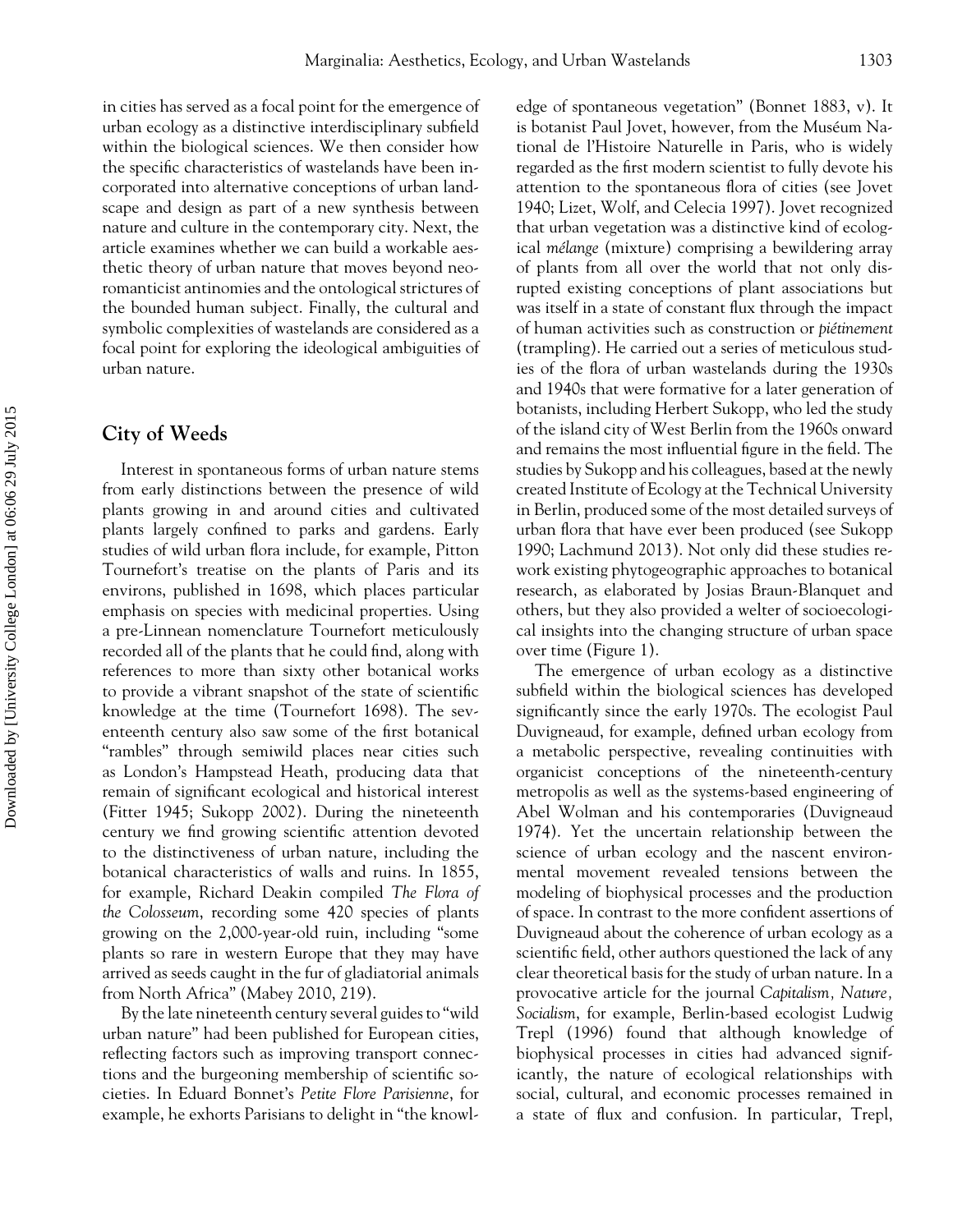

**Figure 1.** Chausseestraße, Berlin. A typical urban wasteland (now lost) where the Berlin Wall once stood. Photo by the author (2007). (Color figure available online.)

echoing Adorno, suggested that the presence of weeds and other spontaneous forms of urban nature posed a challenge for ecological thinking that was rooted in bourgeois conceptions of unintentional nature as the antithesis of urban space.<sup>6</sup>

During the 1990s, many critical counterpoints to mainstream ecological discourse coalesced around what would become "urban political ecology" (see Heynen, Kaïka, and Swyngedouw 2006). Yet the dynamics of urban nature itself remain relatively underexplored within these neo-Marxian formulations. In particular, key ecological insights into the distinctiveness of urban space and its characteristic forms of biodiversity have not yet been integrated into historically grounded studies of capitalist urbanization; there has been something of a divergence between these different yet potentially complementary fields of research (see Walker 2005). The reasons for this disjuncture lie both at the epistemological and ideological level in terms of the way in which different aspects to material "nature," and the evolving scientific practice of urban ecology, remain poorly differentiated in comparison with critiques of nature-based metaphors in urban discourse.

A distinctive aspect to the ecological dynamics of cities is the transitory or frequently disturbed characteristics of many sites that have long formed a focus for both cultural and scientific explorations of urban space. These marginal spaces are typified by an array of so-called "pioneer species" specially adapted for the colonization of new substrates, which can engender rapid

and unexpected changes in the appearance of urban landscapes. Examples include the yellow-flowered crucifer known as London rocket, *Sisymbrium irio*, which spread quickly in the burnt spaces of London after the Great Fire of 1666, and the purple spikes of rose-bay willow herb, *Epilobium angustifolium*, a species that had hitherto been considered relatively scarce under natural conditions, which suddenly filled the bomb sites of London and other European cities in the 1940s.<sup>7</sup> "At the end of the war," writes Sebald ([1999] 2004, 39), "some of the bomb sites of Cologne had already been transformed by the dense green vegetation growing over them—the roads made their way through this new landscape like 'peaceful deep-set country lanes.'" In Hamburg, there was a "second flowering" of chestnuts, lilacs, and other trees in the autumn of 1943, just months after the devastating firestorm that had laid much of the city to waste (Sebald [1999] 2004, 40). In Sebald's hands, the term *natural history* invokes powerful connections between materiality, the production of meaning, and the limits to representation: precisely those elements that have yet to emerge within the field of urban ecology itself. Studies of the natural regeneration of damaged sites in cities such as Berlin, Bremen, and Kiel, and the emergence of new ecological patterns and assemblages, also began to reshape aspects of ecological science and the scientific classification of different vegetation types (Lachmund 2003). The idea of the cultural landscape, as a recognizable and regionally specific aesthetic unity, was irrevocably altered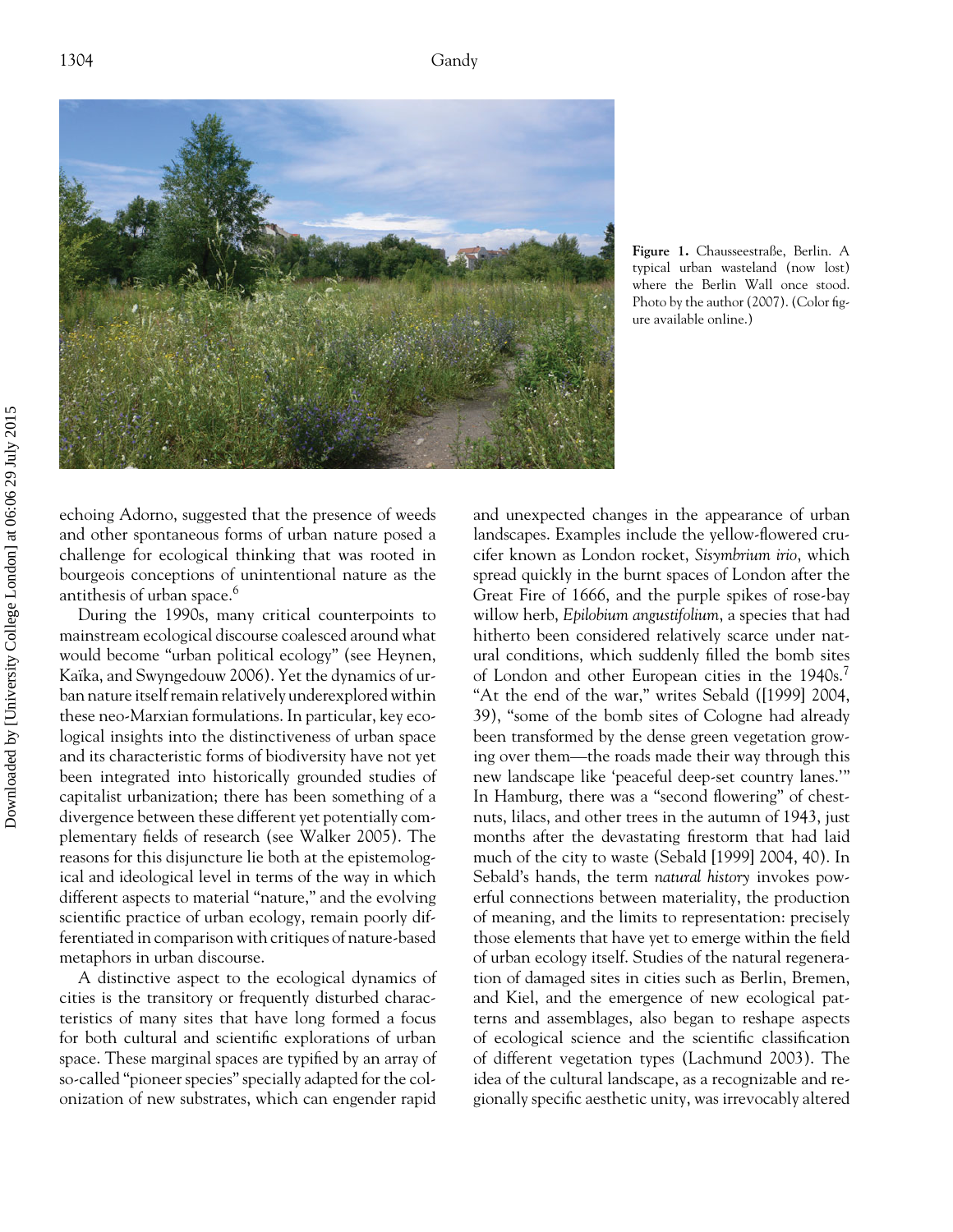with both methodological and ideological implications for the study of nature and landscape. The emerging emphasis on the cosmopolitan ecology of cities, highlighting the role of adventitious or introduced species, served as an implicit critique of nativist approaches to landscape design and pervasive antiurban sentiments within conservative strands of environmental thought. Traces of spontaneous nature acquired a double significance as markers for an explicitly urban ecological paradigm as well as symbolic indicators for shifting ideological contours in the urban landscape. The geographer Gerhard Hard, for example, used studies of ruderal vegetation in the city of Osnabrück as part of his detailed critique of the aesthetic, epistemological, and ideological limitations of existing approaches to the interpretation of landscape (see Hard 1995, 1998). For Hard, a close engagement with both the ecological and ideological complexity of ordinary landscapes not only held implications for the understanding of the socioecological dynamics of urban space but also enabled a more broadly framed critique of the reactionary legacies of geography itself.

The intersections between ecological science and changing conceptions of urban nature are perhaps most strikingly illustrated by the emphasis on wastelands as the focal point for high levels of biodiversity in cities. Within urban ecology significant attention has been devoted to wastelands as "ecological refugia" or "islands of bio-diversity." These marginal spaces are now recognized as part of the "ecological infrastructure" of the city extending to roles such as flood control, water purification, and the mitigation of the urban heat island effect (see, for example, Savard, Clergeau, and Mennechez 2000; Rink 2009; Kowarik et al. 2011). An extensive survey of brownfield sites in the Hauts-de-Seine area of the Paris region, for example, found that they contain nearly 60 percent of all species recorded—far higher than parks, gardens, and other typical elements of urban "green space" (Muratet et al. 2007). Rather than clearly differentiated vegetation zones, as postulated by the pioneers of ecological science, the city comprises a lattice of micro niches varying by substrate, aspect, time, and other factors. Linear spaces such as roadside verges or railway embankments can form "eco-ducts," a term first used in a Dutch context, that allow small populations of vulnerable species to be connected and also play a role in the dispersal of new species so that plants, for example, can spread their seeds in a radial pattern across the city (Saint-Laurent 2000; Mabey 2010).

The concept of biodiversity contains elements of ambiguity between the idea of ecosystem diversity—which

is high in urban areas—and species or genome diversity. Furthermore, as Takacs (1996) shows, the very idea of biodiversity is as much a mirror of entanglements between different cultural and scientific discourses than any putative representation of external nature. In an urban context, the concept of biodiversity becomes even more difficult to determine, especially when used in relation to wider conservation objectives such as the protection of rare species or vulnerable habitats. How, in other words, do we apply the concept of biodiversity to what Bernadette Lizet terms the "ordinary nature" encountered in cities? The production of inventories of rare or threatened species to influence policymaking dates from the first so-called Red List produced by the International Union for Conservation of Nature in 1963. Since that time the use of Red Lists has extended to encompass different tiers of government as well as an expanded range of life forms. An increasing number of cities now have their own Red Lists for plants, animals, and even invertebrates, as insights from urban ecology become connected with scientifically inflected strands of urban environmental discourse. Yet these emerging intersections reveal tensions between the role of technical expertise—in this case urban ecology—and the contested political exigencies of the urban arena.

#### **Flux, Mimicry, and Nondesign**

The emerging fascination with the aesthetic and ecological characteristics of spontaneous urban nature does not preclude any element of human design or intentionality. Indeed, the independent dynamics of nature have been an increasingly significant element in alternative approaches to urban design since the 1970s that seek to combine the enhancement of biodiversity with a less regularized or formulaic aesthetic experience. Whereas the eighteenth-century creation of "semiwild" aesthetic experiences, exemplified by a fascination with the picturesque, rested on a purely visual simulacrum of an idealized nature, recent interest in the design possibilities engendered by spontaneous forms of nature stems from a synthesis between a metropolitan "wasteland aesthetic" and developments in scientific knowledge. The somewhat elusive yet rhetorically powerful concept of biodiversity serves as an organizational focus for new approaches to urban design and the development of ecologically oriented approaches to the utilization of urban space. Leading exponents of natural design and nonintervention such as Gilles Clément and Louis Le Roy work within a conceptual framework of "guided"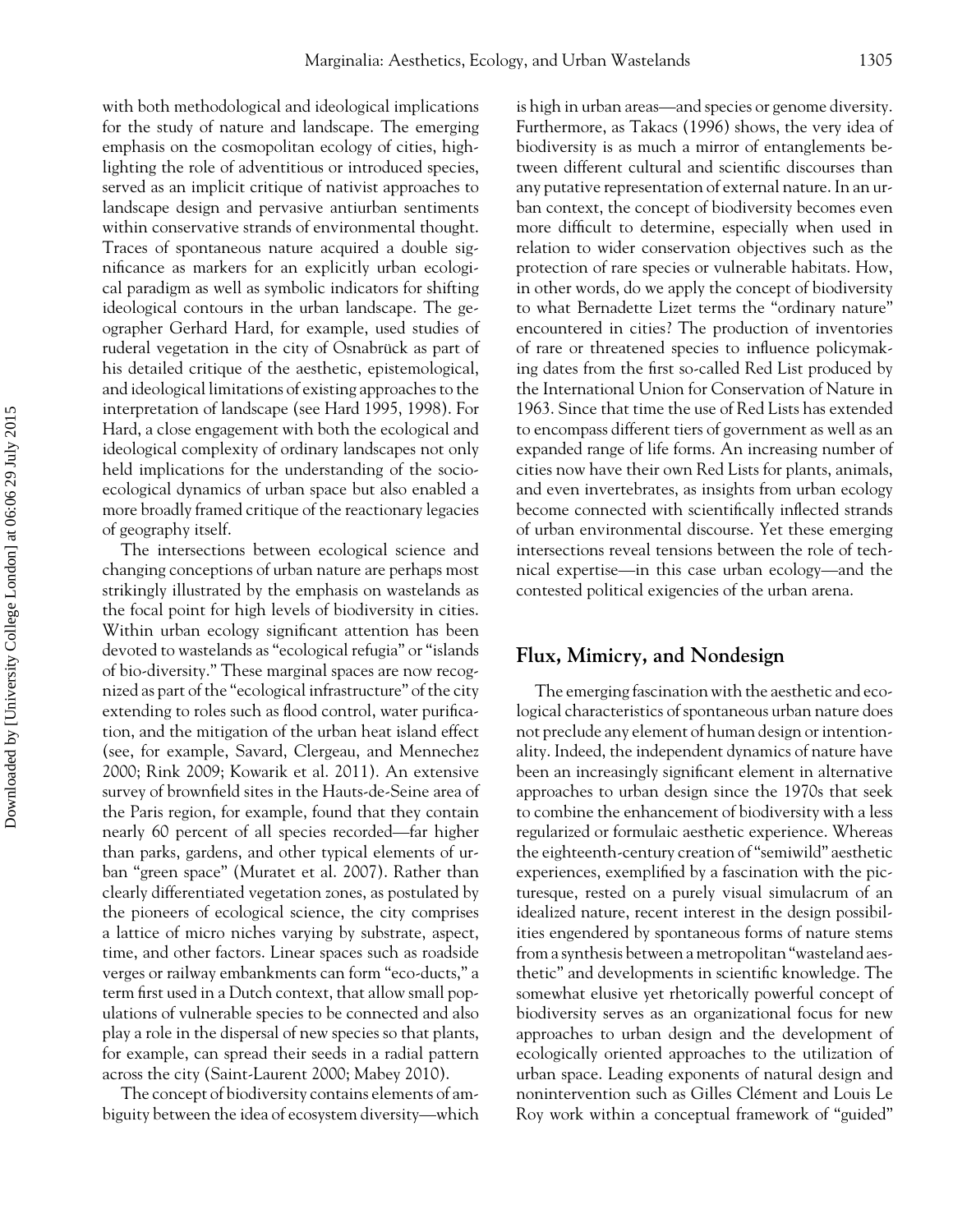landscape dynamics to produce specific aesthetic or ecological effects (see Dagenais 2004; Woudstra 2008; Gandy 2013). The innovative Irchelpark in Zürich, for example, completed in 1986, uses a minimal mowing regime and no herbicides to foster a high degree of seminatural biodiversity in the heart of the city. Despite its naturalistic appearance, however, the park is an intricately engineered landscape criss-crossed with walkways, water bodies, and other design features.

Many distinctive urban habitats mimic natural features: in the eyes of raptors, swifts, or other birds high buildings become mountain ledges or cliffs, derelict buildings may play the role of caves or hollow trees for bats and spiders, and "green roofs" may resemble flower-rich meadows.<sup>8</sup> Both horizontal and vertical urban surfaces can harbor high levels of biodiversity either by accident or design. In a recent study of "living roofs," geographer Jamie Lorimer explores a Deleuzianinflected notion of ecological "striation" as a way to combine the spontaneous agency of nature with elements of conservation-oriented design. Lorimer (2008) identifies a "fluid biogeography" that combines an emphasis on a more self-reflective scientific practice with new understandings of materiality within urban ecological discourse. Urban botanists are often interested in enhancing the prospects for early-stage ecological succession that exhibits the highest levels of biodiversity, including many uncommon species or those that require highly specialized habitat niches (see Kühn 2006; Kowarik et al. 2011). The use of *temporal suspension* or *stilled time* is deployed for a combination of aesthetic and scientific reasons to modify aspects to ecological change.

The innate hybridity of urban landscapes challenges the pervasive emphasis on native species or landscape authenticity in design practices such as ecological restoration. Yet what is the historical reference point to which the objective of ecological authenticity relates? Is it a distinctive cultural landscape in the sense that Hansjörg Küster and others have described or is it an early Holocene state of nature with minimal human impact as evoked by "rewilding" enthusiasts? Is it an intervention to retain the species-rich early stages of ecological succession or the creation of some other type of specific habitat that has a more diverse cultural or scientific potential in comparison with traditionally managed green spaces? A recent study of the Chicago waterfront, for instance, reveals four different points of historical reference for ecological contestation ranging from pre-European nature before the 1830s to more recent modifications that have become "naturalized"

within the public imagination (Gobster 2001). Specific cultures of nature have emerged over time, along with their distinctive combinations of aesthetic sensibility and human subjectivity, culminating in an emphasis on a seminatural aesthetic linked to more polyvalent conceptions of public culture.

In some cases urban wastelands have been transformed into spaces of leisure with multiple forms of nature ranging from *semiwild* landscapes to closely maintained elements of conventional park design. Yet this emphasis on the multifunctionality of *optimal landscapes* poses significant differences in emphasis and context. Recent examples such as Duisburg Nord in the Ruhr, Parc Andre Citroën in Paris, and the High Line in New York City display marked differences in terms of their continuity with earlier approaches to park design. The newly opened High Line, for example, which has been constructed along a disused section of elevated railway in Manhattan, has re-created aesthetic aspects to spontaneous vegetation through the replanting of birch trees to produce a distinctive kind of ecological simulacrum of what occurred on the derelict structure before its extensive landscaping. In this instance, the "wasteland as artifice" becomes a cultural motif that serves to underpin real estate speculation, and the boundary between private and public is reworked in the form of a neo-pastoral urban spectacle (Figure 2). The park, in this context, is a designed fragment of nature that inscribes social and political power into the urban landscape. More rarely, however, the specific characteristics of an abandoned site have been retained to preserve aspects of spontaneous urban nature—examples include Berlin's former Tempelhof Airport and the Südgelände disused railway sidings—but these remain exceptional cases and have usually only occurred after years of intense political and scientific lobbying underpinned by extensive public support (Figure 3). The presence of a *wasteland aesthetic* shows that spaces that might appear superficially similar, even in biotic terms, might nonetheless owe their existence to markedly different processes.

#### **The Search for an Ecological Aesthetic**

But what kind of landscape aesthetics is invoked by a focus on spontaneous spaces of urban nature? Wastelands are not readily identifiable cultural landscapes in the conventional sense but something more ill-defined in relation to public culture. Indeed, their aesthetic appeal lies precisely in their cultural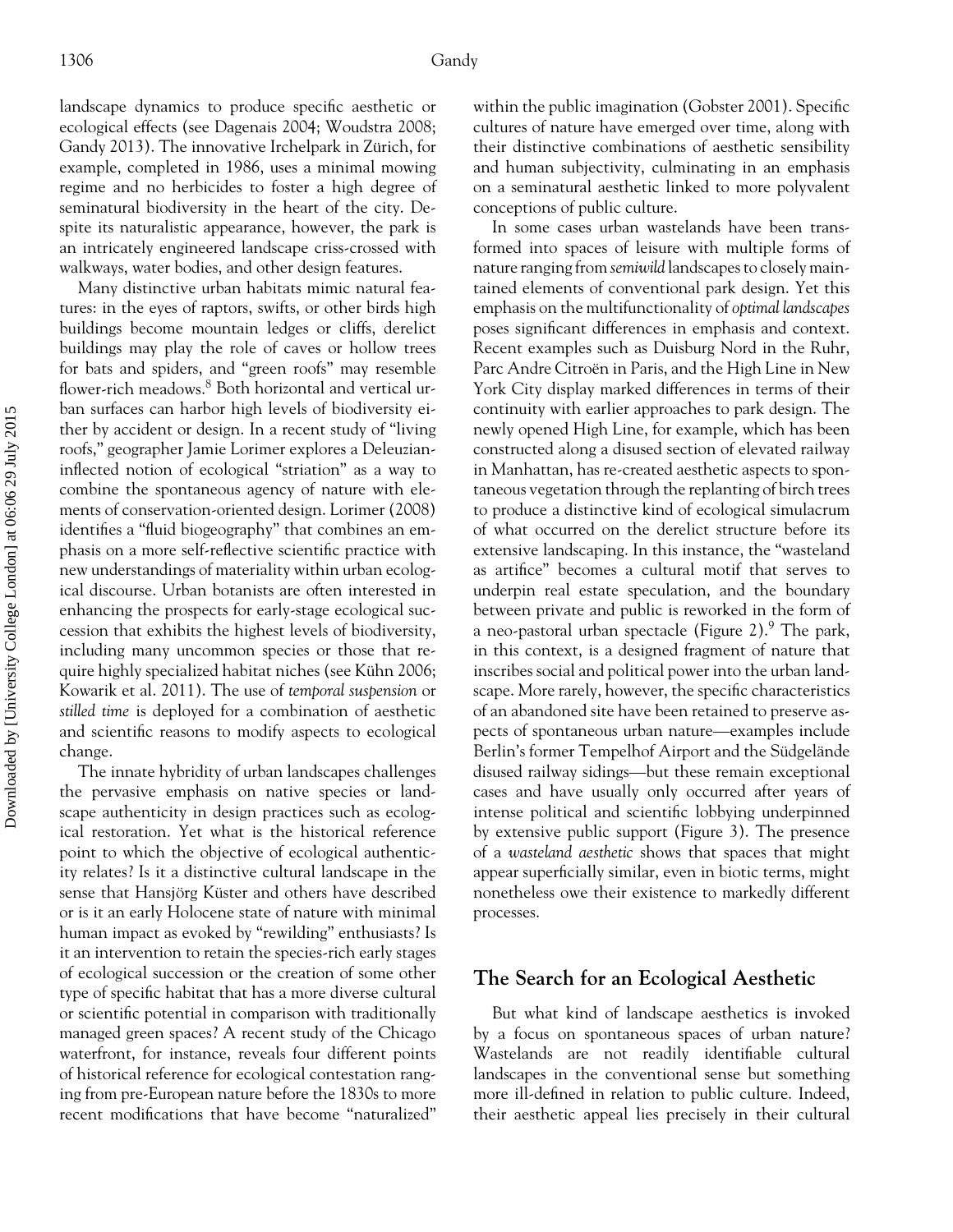

**Figure 2.** The High Line, New York. An ecological simulacrum has been created to resemble elements of what once existed on the site. Photo by the author (2011). (Color figure available online.)

and scientific complexity, thereby raising questions concerning the relationship between knowledge and experience in the perception of landscape. The more detailed and engaged our knowledge of such spaces—and their ecological dynamics—the more sophisticated our grasp of their aesthetic characteristics. For the philosopher Allen Carlson (1993), we cannot reduce the aesthetic appreciation of nature to phenomenological or subjective experience alone: there is a synergy between scientific and aesthetic understanding that heightens our appreciation of nature whereby the aesthetic appreciation of nature is "informed and enriched" by advances in scientific knowledge (Carlson 1995, 393). Yet the idea that knowledge about nature requires years of patience and dedication lies in tension with a culture of immediacy where the science of biodiversity becomes subsumed within more vapid discourses of resilience, sustainability, or other fields. In such circumstances, how can cultural or scientific complexity be effectively communicated? What happens when more autonomous criteria for cultural or scientific evaluation conflict with externally imposed agendas for reshaping knowledge? The sociologist Pierre Bourdieu (1998, 65) calls for the defense of the "inherent esotericism of all cutting-edge research" yet he also insists on appropriate strategies for the scientific enrichment of the public realm. In the case of urban biodiversity, there is a disjuncture between specialized scientific

understandings of urban space and mediated discourses of nature for consumption or recreation.<sup>10</sup> The political ramifications become apparent where science, in this case urban ecology, serves to both enhance and protect alternative social and cultural discourses about urban nature just as archaeological or art-historical insights might prevent the destruction of ostensibly esoteric or insignificant cultural artefacts. This is especially significant for urban biodiversity, where the most noteworthy concentrations of so-called Red List species and other categories of scientific interest might be little studied groups such as aculeate hymenoptera (wasps) and other biota that have little conventional aesthetic appeal.<sup>11</sup>

In what sense does urban nature engender a different set of aesthetic sensibilities to classic objects of contemplation such as cultural landscapes or wilderness? The geographer Natalie Blanc (2008) calls for an aesthetics of nature that is derived from a shared sensibility rather than a phenomenological emphasis on individual experience. For Blanc, the aesthetics of nature is inherently political because it fosters political dialogue and raises public awareness of environmental issues. But where does her normative reading of aesthetic experience leave the "useless," ineffable, or more esoteric realms of cultural engagement with nature? The recent emphasis on an ecological aesthetic is often marked by attempts to reconcile the irreconcilable,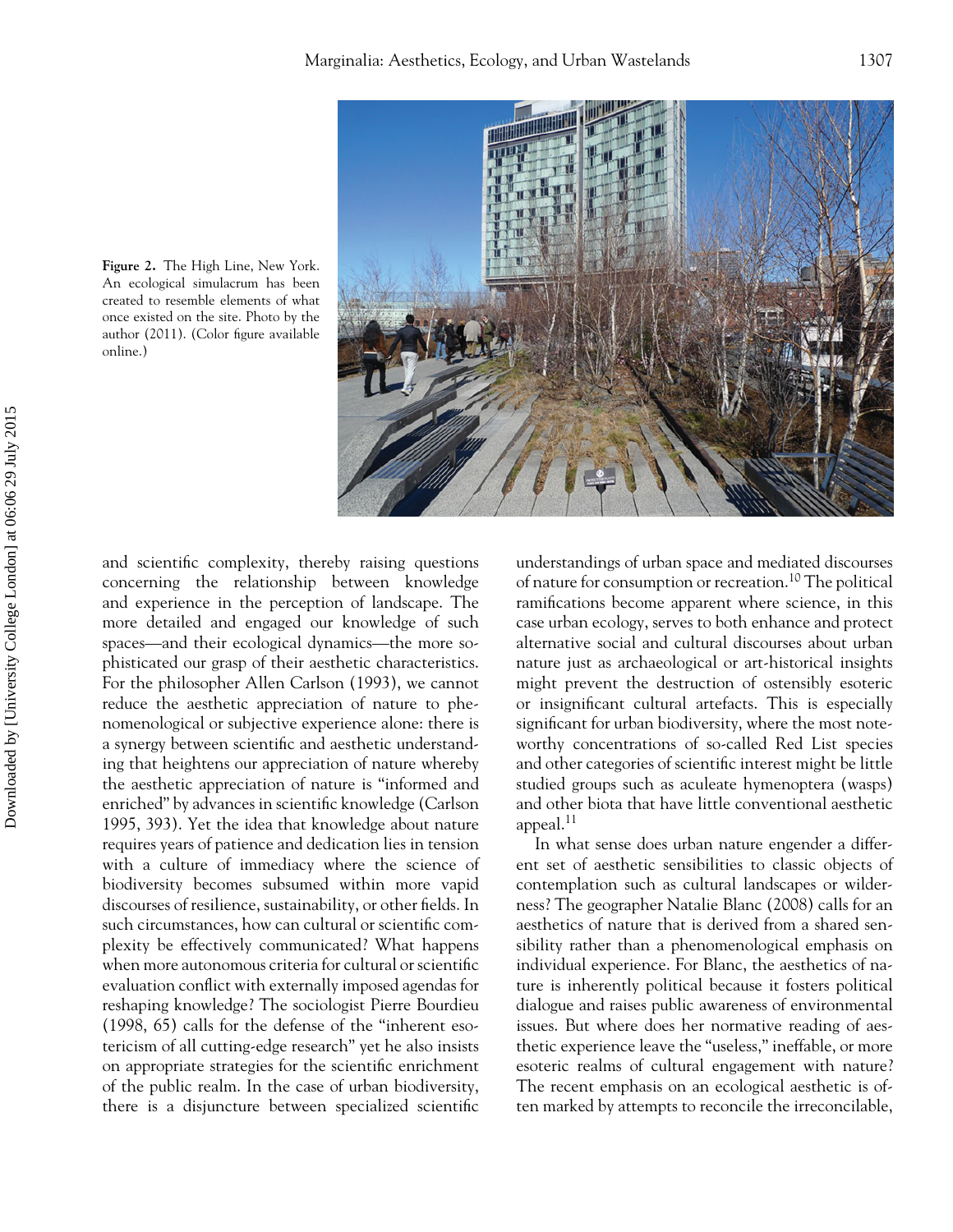

**Figure 3.** Tempelhof Airport, Berlin. The dry grasslands between the abandoned runways have become important nesting sites for the skylark, *Alauda arvensis*, a bird that is now much diminished in its natural habitat of open country across much of Europe. Photo by the author (2011). (Color figure available online.)

whereby insights from the biophysical sciences are simply grafted onto other fields such as behavioral psychology (see Daniel 2001; Ewald 2001).<sup>12</sup> Yet the idea of the aesthetic in these science-led reformulations rests on a cognitive or behavioral model of human interaction with landscape that lacks any clearly articulated engagement with the historical production of cultural meaning or the symbolic resonance of space within the social imaginary. A different approach is offered by philosopher Cheryl Foster (1998), who seeks to emphasize how sensuous aspects of nature have been downplayed in the face of a narrative dominance based on preexisting understandings of cultural value: she enlists Gaston Bachelard, John Dewey, and other figures to reengage with the "ambient" dimensions to human experience. A greater emphasis on the acoustic, tactile, or olfactory texture of space rather than fleeting visual encounters expands the critical scope of aesthetic theory in relation to marginal landscapes. The aesthetics of nature can be disentangled from associations with an existing view or vista so that sensory immersion in nature takes precedence over the enframing of nature as a space of spectacle (see also Berleant 1992).

The emphasis on pleasure in nature has recently been developed through the concept of vital beauty, drawing on nineteenth-century observations of plant life by Gustav Fechner, and especially John Ruskin, to build a phenomenological approach to the aesthetics of nature. These nineteenth-century attempts to identify an independent aesthetics of nature sought to transcend natural theology or "vaguely pantheistic celebrations of nature's mystical power" through corporeal immersion in the natural world (Frost 2012, 137). For Ruskin, the life force represented by the growth of vegetation was "a realm of strange intermediate being" (cited in Frost 2012, 151). Yet this search for inherent value differs from vitalist conceptions of agency that seek to dispel the ontological centrality of the bounded human subject. In this sense, nature is divested of a humanist reductionism so that it can be considered in terms of its own dynamics, albeit through the lens of human intuition or perception. Henri Bergson is arguably the key figure here in his emphasis on the "life force" as a structure of meaning independent of human intentions or values (see Bergson [1907] 2007). It is this inherent force that provides the philosophical lineage from Bergson to Deleuze and the opening up of new possibilities for the interpretation of material reality and nonteleological conceptions of nature (see Deleuze [1956] 1999; Grosz 2005). Under Bergson's positivism, distinctions between order and disorder are replaced by an affirmation of material processes of change within which humans beings are themselves an integral element. For Bergson materiality is bound up with human finitude and our perception of time: hence the poetic eloquence engendered by the independent dynamics of nature.<sup>13</sup>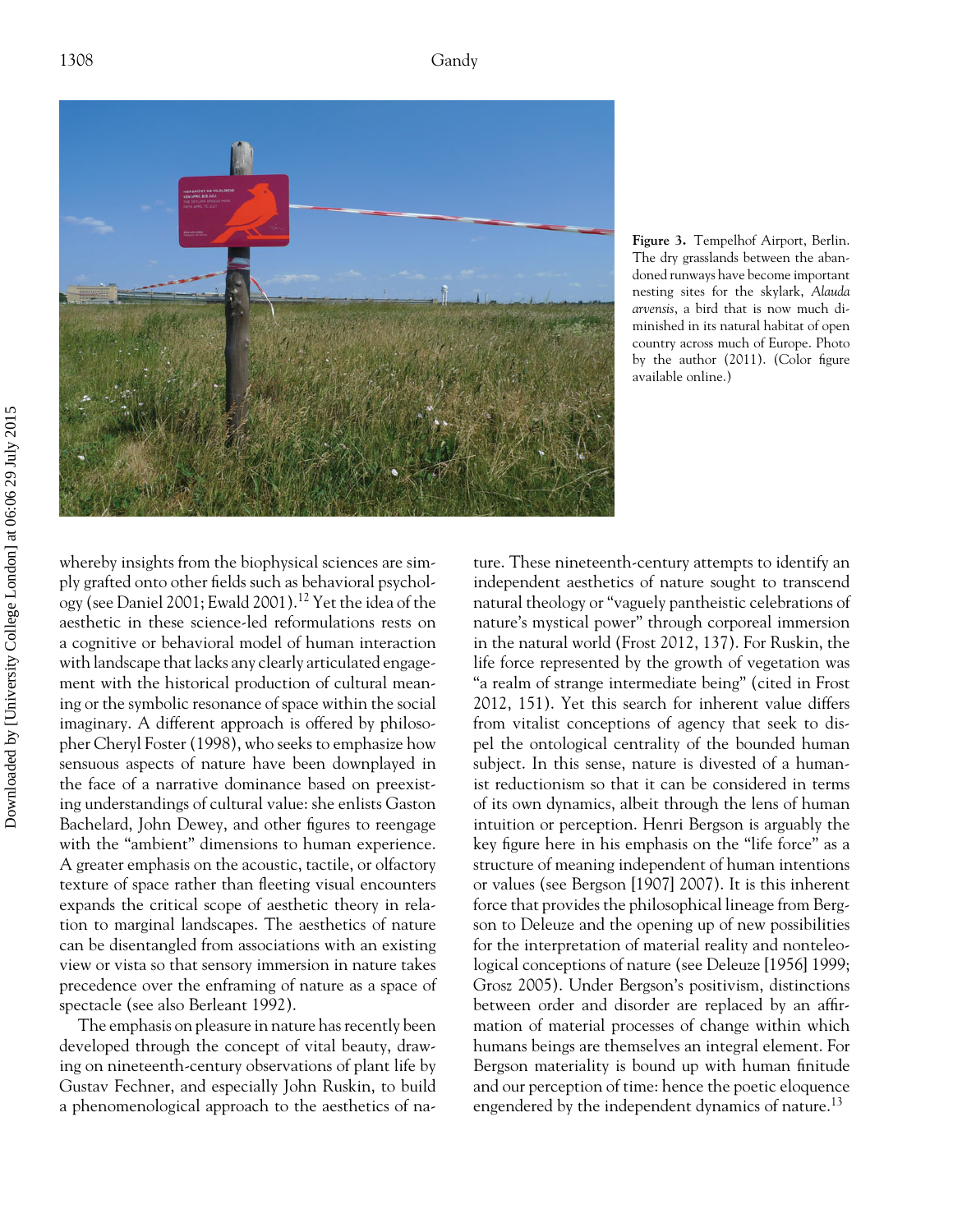For philosophers such as J. Baird Callicott, the anthropocentric emphasis on aesthetic pleasure in nature produces a "natural aesthetic" that distorts priorities in nature conservation away from less spectacular or awe-inspiring places and serves to strengthen aesthetic values over ethical values (Callicott 1992). Similarly, historian Ronald Rees notes how the pervasive aesthetic emphasis on "wild" or remote spaces has served to undermine concern with "local environments" and the articulation of an environmental ethics that takes nature itself into consideration (Rees 1975). The difficulty, however, with the critique of an anthropocentric aesthetics of nature articulated by Callicott, Rees, and others is that a workable alternative cannot be located within nature as an autonomous realm lying beyond human interests. The ecocentrist position ultimately reiterates existing dichotomies between nature and culture through its search for external sources of "truth." This misplaced search for the *essence* of things, as Richard Rorty noted over thirty years ago, remains a critical undercurrent for much of what we might term *environmental aesthetics* articulated on behalf of a putatively autonomous nature serving as a repository of *truth* (see Rorty 1979). Yet Rorty's philosophical pragmatism, with its extensive deployment of irony, poses its own limitations in terms of the extent of possible dialogue between different cultural and scientific domains (see, for example, McCarthy 1990). If an innate incommensurability between fields of knowledge is accepted, then the possibilities for bringing an array of disparate ecological arguments closer together are rendered much more difficult.

The possibility of an *ecological aesthetic* remains complicated by the lack of any necessary relation between the scenic, or other forms of aesthetic delight, and what is ecologically significant (Gobster et al. 2007). As botanist Nick Bertrand points out, "aesthetics has nothing to do with conservation."<sup>14</sup> A rotting carcass swarming with maggots is integral to ecology but not ordinarily considered to be an aesthetic experience that has any relation to the culture of nature as a source of pleasure (see Saito 1998). Over time, however, ostensibly incongruous elements of urban nature such as fallen trees or rotting wood can become part of a scientifically enriched public culture where the enhancement of biodiversity becomes a more pervasive element in urban design. Equally, there are aspects of environmental change that by virtue of time, space, or scale lie beyond the realm of human perception: the experiential dimensions to nature are of necessity limited, partially prefigured, and open to multiple interpretations.

### **Spaces of Ambivalence**

The aesthetic characteristics of spontaneous spaces of urban nature evoke complex associations because these can be sites of unease as well as places of freedom or creative expression. The multiplicity of cultural responses to wastelands is partly related to the diversity of such sites and their varied origins: whereas some spaces have developed spontaneously within ostensibly "empty" sites, others have emerged out of the neglect or abandonment of previously maintained spaces such as lawns, parks, or other degraded remnants of designed nature. These neglected spaces reflect a late-modern dislocation between designed landscapes and capitalist urbanization, as municipal parks in particular have been badly affected by the fiscal crisis of the state since the 1970s. Labor-intensive municipal landscapes have their origins in the nineteenth-century reformulation of metropolitan nature that encompassed developments in landscape design, infrastructure improvements, zoning law, and biopolitical interventions in the sphere of public health.15 The intensified control of weeds, and the regularization of urban nature, forms one element in this distinctive interface between nature, science, and society that reached its apogee in the middle decades of the twentieth century. The partial unraveling of these relationships poses implications for the design, maintenance, and meaning of urban landscapes, yet at the same time suburban lawns or front gardens have become subject to greater degrees of control in North America and elsewhere from so-called weed ordinances (see Feagan and Ripmeester 1999; Valverde 2008). There is an apparent divergence between landscapes of tighter control (and surveillance) and new forms of "loose space" within which greater degrees of aesthetic, biotic, or social heterogeneity are tolerated or even encouraged (see Franck and Stevens 2007).

There is an "unfixed" dimension to the aesthetics of spontaneous nature that requires a greater degree of imaginative engagement or reflection than conventional components of metropolitan nature. These spontaneous spaces are characterized by a multiplicity of "aesthetic worlds" that are integral to the heterogeneous characteristics of urban space and the dissolution of an imaginary "landscape unity" (Nohl 2001, 224). The study of modern landscapes has been marked by a tension between the impetus toward various kinds of pattern-oriented analysis that downplay cultural and historical aspects of human experience and the inherited legacy of "landscape indicators" and other ideologically charged delineators of cultural landscapes (see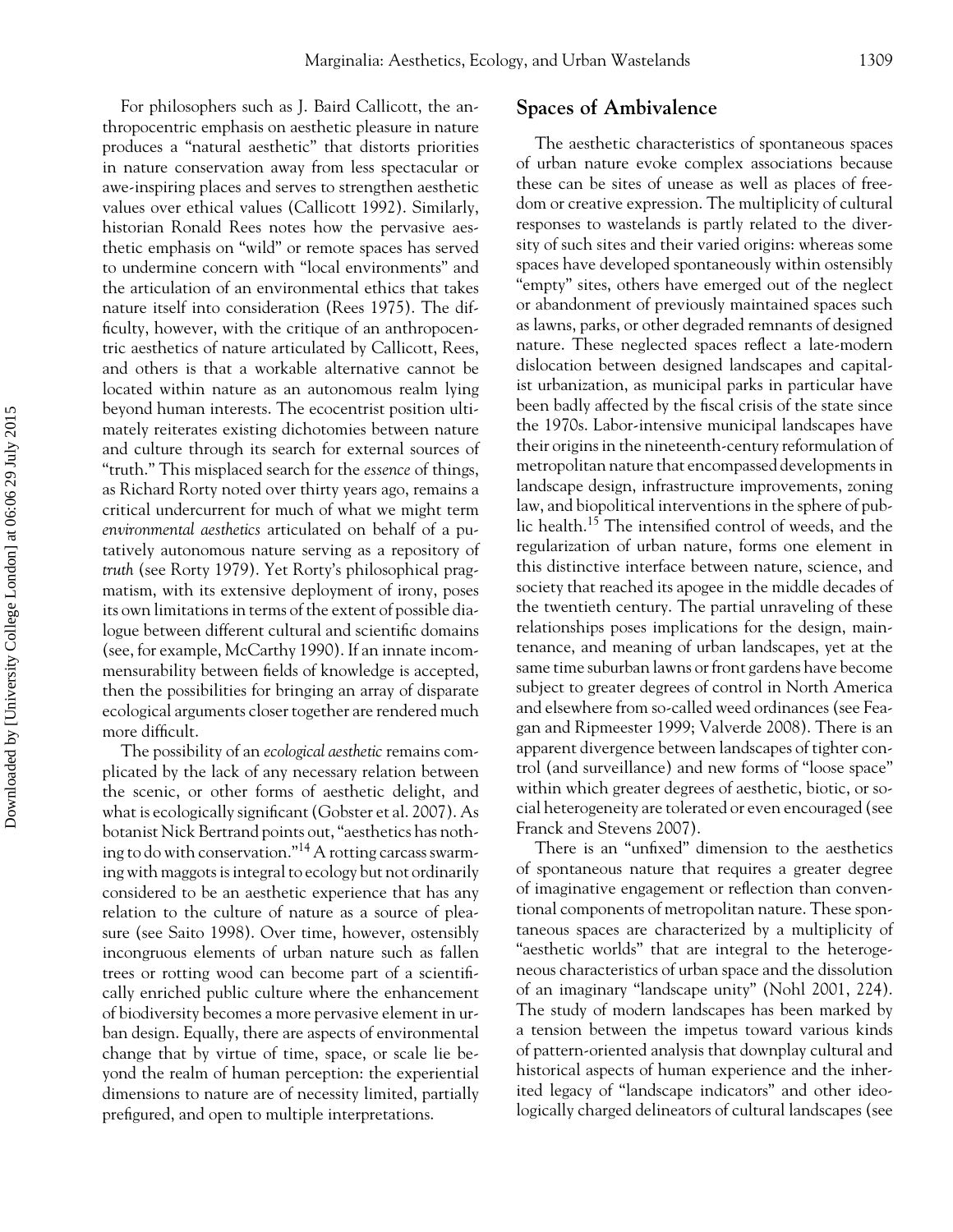Cosgrove 1985; Hard 1985). The recent reworking of the sublime, most notably through the technological sublime in relation to urban and industrial landscapes, is difficult to disentangle from neo-romanticist readings of aesthetic disorientation as the cultural antinomy of beauty. These aesthetic formulations rest on the capacity of contemporary landscapes of marginality or technological excess to unsettle or even overwhelm the human observer. In the twentieth century the term neo-romanticism has been used to denote a combination of eighteenth- or nineteenth-century interest in awe-inspiring landscapes with more modern preoccupations with psychological unease or feelings of estrangement.16 In terms of urban space, however, the sublime effectively displaces ecology with aesthetics: there is an implicit spectacularization of urban landscapes that is far removed from more tactile or direct forms of cultural or scientific practice. To disavow the neo-romanticist aestheticization of space is to demystify its production and introduce a different aesthetic register rooted in the scale of human experience.

Abandoned urban landscapes have frequently been venerated as places of reverie. In the case of London, for example, Patrick Keiller's film *Robinson in Ruins* (2010) and Chris Petit's collaboration with the novelist Iain Sinclair for *London Orbital* (2002) present marginal landscapes as estranged or mysterious. For Keiller's *Robinson in Ruins*, the narration (spoken by Vanessa Redgrave) follows the eponymous Robinson as he seeks out "marginal and hidden locations." Robinson, we are told, is suffering from an unspecified "malady" that he will purge by creating "picturesque views on journeys to sites of scientific and historic interest." An enlarged aluminum street sign reveals a cellular surface pattern encrusted with lichens and other traces of life so that the familiar is rendered mysterious. The largely deserted locales recall science fiction scenarios in which modernity has dissipated into a new kind of wilderness. There is a quasi-mystical emphasis on uncovering layers of meaning or ghostly traces of collective memory. Similarly, the cities of the North American rustbelt have recently come under the neo-romanticist gaze—most notably in the photographic depictions of Detroit by Marchand and Meffre (2010), which provide an eerie echo of earlier representations of urban ruins in the wake of the 1943 race riots (see Falck 2010). Buried beneath these representations, however, are significant dislocations in terms of class, gender, and ethnicity between the "deserted" characteristics of these spaces, as encountered by the figure of the late-modern flâneur or male wanderer, and those communities cut adrift within

the marginal spaces of the contemporary city. This is not to argue that aesthetic interactions with wastelands are necessarily gendered—at least not in essentialist terms—but to underline the specific contexts in which they are encountered (see Wilson 1992).

Although wastelands often elicit a degree of ambivalence, their *cultural malleability* has enabled their appropriation into what the ecologist Oliver Gilbert terms the "urban commons" (see Gilbert 1992; Jorgensen and Tylecote 2007). This politically charged ecological formulation extends the "right to nature" beyond municipal park provision or Lefebvrian conceptions of public space to encompass a more broadly defined realm of cultural and scientific imagination. Furthermore, these vernacular spaces of "new wilderness" tend to be concentrated in precisely those areas that often have the least access to more formal elements of designed nature (see Keil 2005; Franz, Güles, and Prey 2008). In Andrea Arnold's film *Fish Tank* (2009), for example, we encounter a contrast between bleak landscapes on the eastern edge of London and an extraordinary interlude focused on a visit to a fenced-off space of wild nature by a lake: for a brief second the camera pauses on a blue damselfly, *Enallagma cyathigerum*, resting on a reed—a motif of entomological detail widely deployed by Arnold—which serves to introduce a momentary element of wonder for her cinematic protagonists. In *Fish Tank* we are reminded that marginal spaces such as wastelands form a fundamental element in public cultures of nature for the poorest urban communities: an association exemplified by the childhood recollections of the community activist from the French *banlieue* cited at the start of this article.

The ambiguous connections between nature, science, and public culture have been the focus for a variety of cultural interventions since the 1970s. With the Catalan artist Lara Almarcegui's photographs of marginal spaces, for example, there is an explicit connection made with the concept of *terrain vague* and the defense of space against the "excesses of architecture."<sup>17</sup> Her poignant photograph entitled *To open a wasteland, Brussels* (2000) depicts the blurred figure of a child in the foreground rushing into this newly opened space (Figure 4). In these instances close observation, or the "botanical eye," becomes a specific form of cultural-scientific practice that can reveal new insights into the production of space and the often arbitrary assignment of cultural or economic value. We can enlist the "botanizing" impulse of Walter Benjamin, himself a keen observer of urban nature, to evoke an alternative dimension to urban flânerie that eschews the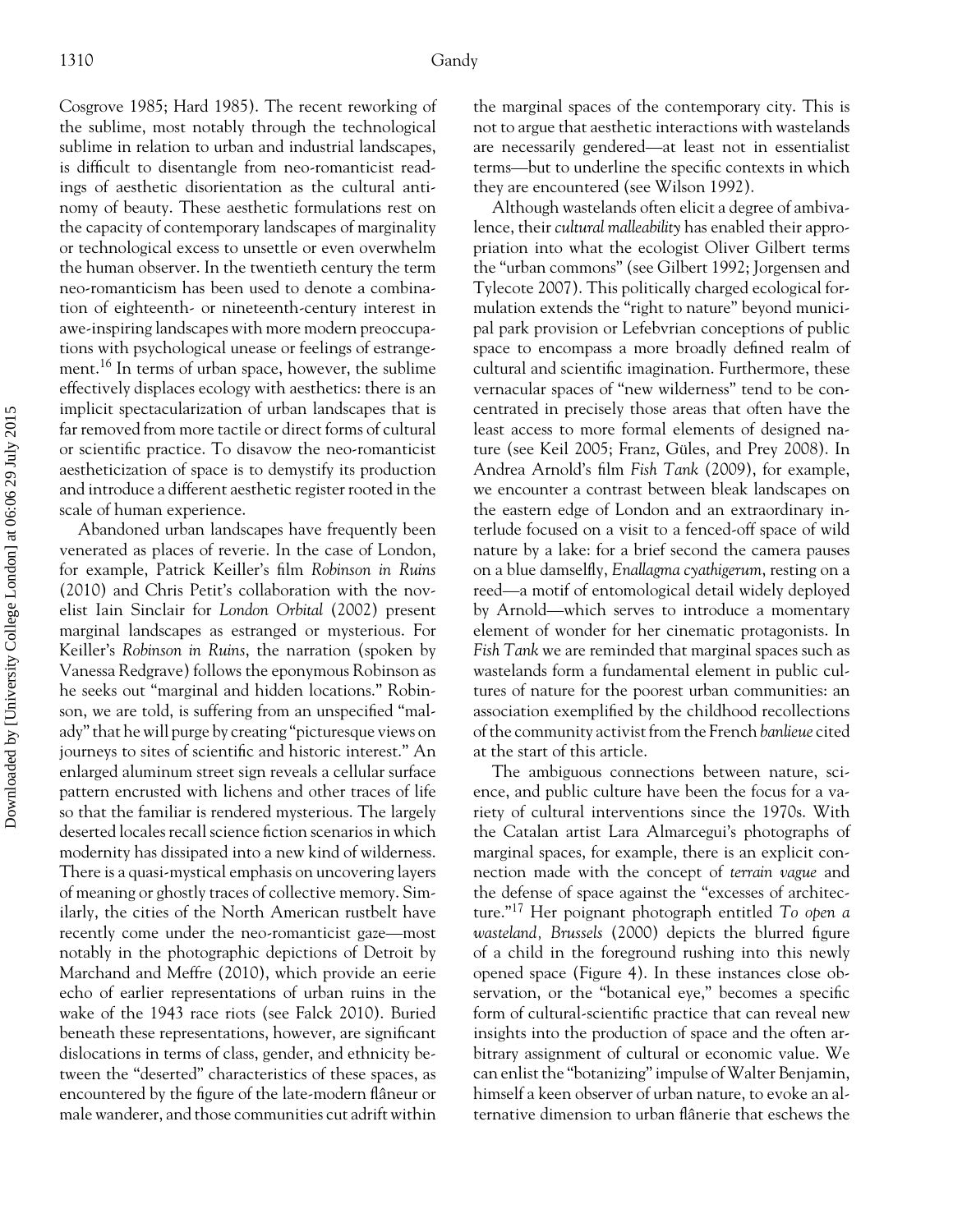

**Figure 4.** Lara Almarcegui, *To open a wasteland, Brussels* (2000). Courtesy of the artist. (Color figure available online.)

psychogeographic impasse of neo-romanticist detachment or late-modern masculinist malaise.18 Imaginative interventions by artists, writers, and scientists remind us that looking, thinking, and representing the familiar in an unfamiliar way can also be a kind of radical cultural and political praxis.

# **Conclusions**

Urban wastelands unsettle the familiar terrain of cultural landscapes, designed spaces, and the organizational logic of modernity. Much of the conceptual vocabulary we have available is geared toward idealized landscapes—with or without human influence—or stems from a neo-romanticist or phenomenological preoccupation with the aesthetic experience of the bounded human subject. To reframe marginal spaces of nature as a vibrant dimension to urban life introduces a different kind of complexity into the socio-ecological landscape of cities where questions of access, design, and land ownership are radically juxtaposed with insurgent forms of cultural and scientific practice. The recognition of *terrain vague* within the public realm introduces possibilities for cultural and scientific autonomy that invert or unsettle bourgeois conceptions of nature.

Yet what is "nature" anyway in an urban context? The distinction between the natural and the unnatural, in terms of landscape aesthetics, is historically produced: when Marx mocks Feuerbach's perception of

the cherry orchard as a natural feature of the German landscape he is also questioning the limitations of philosophical idealism (Marx [1844] 1965, 62). A materialist reading of urban landscape makes the connections between aesthetics and the historical production of space explicit yet it also harbors its own lacunae in terms of the tensions between restricted readings of human subjectivity and the communicative ethos behind shared cultures of urban nature.

The term biodiversity, as a cultural construction of nature, holds similarly ambiguous implications in an urban setting. Although cities have high levels of biodiversity—in some cases greater than their immediate hinterland—the relationship between cities and nature becomes more problematic at wider scales of analysis. Urbanization is itself a major cause of habitat destruction at a global level so that any emphasis on urban biodiversity needs to be set in a wider context: this emerging paradox is marked by higher levels of regional biodiversity associated with increasingly diverse urban ecological assemblages but declining levels of global biodiversity as endemic, vulnerable, or yet to be even described species, associated with less disturbed habitat types, are lost at an increasing rate (McKinney 2006). In making this distinction, however, between urban and nonurban, we should be careful not to fetishize the city as a discrete entity because the process of urbanization is increasingly ubiquitous and encompasses spaces that lie far beyond the administrative confines of metropolitan boundaries.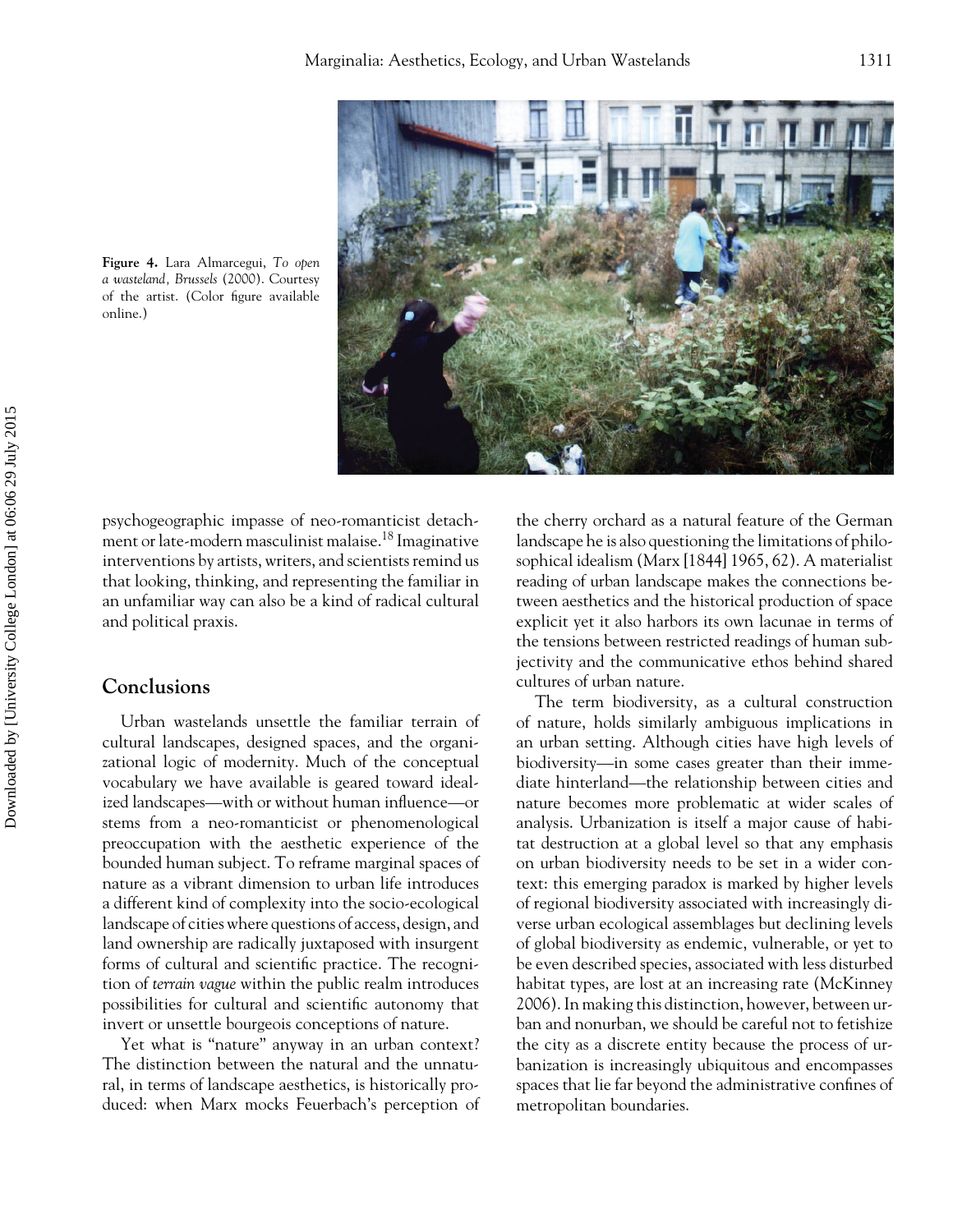An emphasis on *ecological cosmopolitanism* in terms of vibrant concentrations of global biodiversity in cities contains a double-edged aspect: It emphasizes the variety and vitality of urban ecosystems but might also downplay the wider ecological impact of urbanization. Indeed, ecologist Charles Elton's negative use of the term cosmopolitan in the late 1950s signals ideological tensions running through the historiography of ecology that persist today (see Clark 2002). Most contemporary ecologists would acknowledge a spectrum of "invasiveness" ranging from mere scientific curiosity to real threats to the well-being of existing ecosystems (see Kowarik 2010). For Ute Eser (1999), however, the core issue remains the relative lack of critical reflection within ecological discourse so that the "politics of neophytes" is as much an epistemological question as a practical challenge for nature conservation.

What does the radical elevation of ecological science within urban discourse infer? Are there ways in which urban ecology can enrich public culture on its own terms yet avoid the types of epistemological elisions that have marred previous attempts to build socio-ecological understandings of urban space? The decline of what Zimmerer (1994, 111) terms "ahistorical systems ecology" has shifted the analytical emphasis toward the dynamic and heterogeneous characteristics of biophysical systems (see also Zimmerer 2000). Leading urban ecologists such as Alberti, Marzluff, and Pickett have called for a "new ecological paradigm" that directly incorporates the "human dimension" into ecological processes (see Alberti et al. 2003). Running through these reformulations, however, is a continuing uncertainty about the analytical scope of contemporary ecology in relation to the specific cultural, historical, and material dimensions of urbanization. Despite the ambitious research agendas of post-Rio applied ecology to encompass the full gamut of social and ecological processes, the scientific underpinning for a unified socio-ecological model for the study of cities does not yet exist (see Evans 2011). Although a range of research has now been carried out on urban nature, there remain significant gaps in current knowledge for many cities where the status of nonhuman nature is especially precarious or little known. Within the field of urban ecology itself there are concerns that the predominance of observational studies risks placing ecological research outside the most significant developments within the biophysical sciences where emphasis is increasingly at the molecular or even submolecular level of analysis (see Gaston 2010). The "molecularization" of the life sciences holds analytical and methodological implications for ecology

as a field science that might yet presage a new phase of distanciation between scientific practice and public culture.

But why should we be interested in urban wastelands? What is at stake culturally, politically, or scientifically when we argue for their appreciation or protection? We have seen how these spontaneous manifestations of urban nature connect with an array of cultural and scientific discourses but the political implications of these marginal spaces remain only partially explored. The promotion of urban biodiversity holds implications for the development of a scientifically enriched public realm that rests on a combination of greater affinity for nonhuman life in cities along with new forms of knowledge production. Furthermore, a closer engagement with the socio-ecological dynamics of urban space might help to dispel aspects to the ideological opacity of the urban arena itself.

In this article we have considered some possible points of intersection between urban ecology and other cultural fields that might work more powerfully in combination as an alternative to the dominance of functionalist or utilitarian perspectives towards marginal spaces of spontaneous nature. Wastelands exist in dynamic tension with human intentionality, whether in terms of their preservation—the slowing of time—or their erasure to make way for the new. As sites of discovery and experimentation, wastelands also challenge unified conceptions of the cultural landscape and other ideological motifs that pervade contemporary urban thought. These marginal sites of spontaneous nature allow cultural and scientific explorations of the city itself in contrast with the outward focus of much environmental discourse toward spaces and places that lie elsewhere. Above all, wastelands are "islands," in cultural, material, and political terms, which pose an ideological as well as practical challenge for the utilitarian impetus of capitalist urbanization. The "intrinsic worth" of the ostensibly useless is as much a political question as an aesthetic or scientific one.

# **Acknowledgments**

This article has evolved in dialogue with many people and places. I would especially like to thank James Evans, Michael Flitner, Ingo Kowarik, and Moritz von der Lippe for their comments and insights. Thanks also to Bruce Braun for his judicious editorial role. Support for the research was provided by the British Academy and the Alexander von Humboldt Foundation.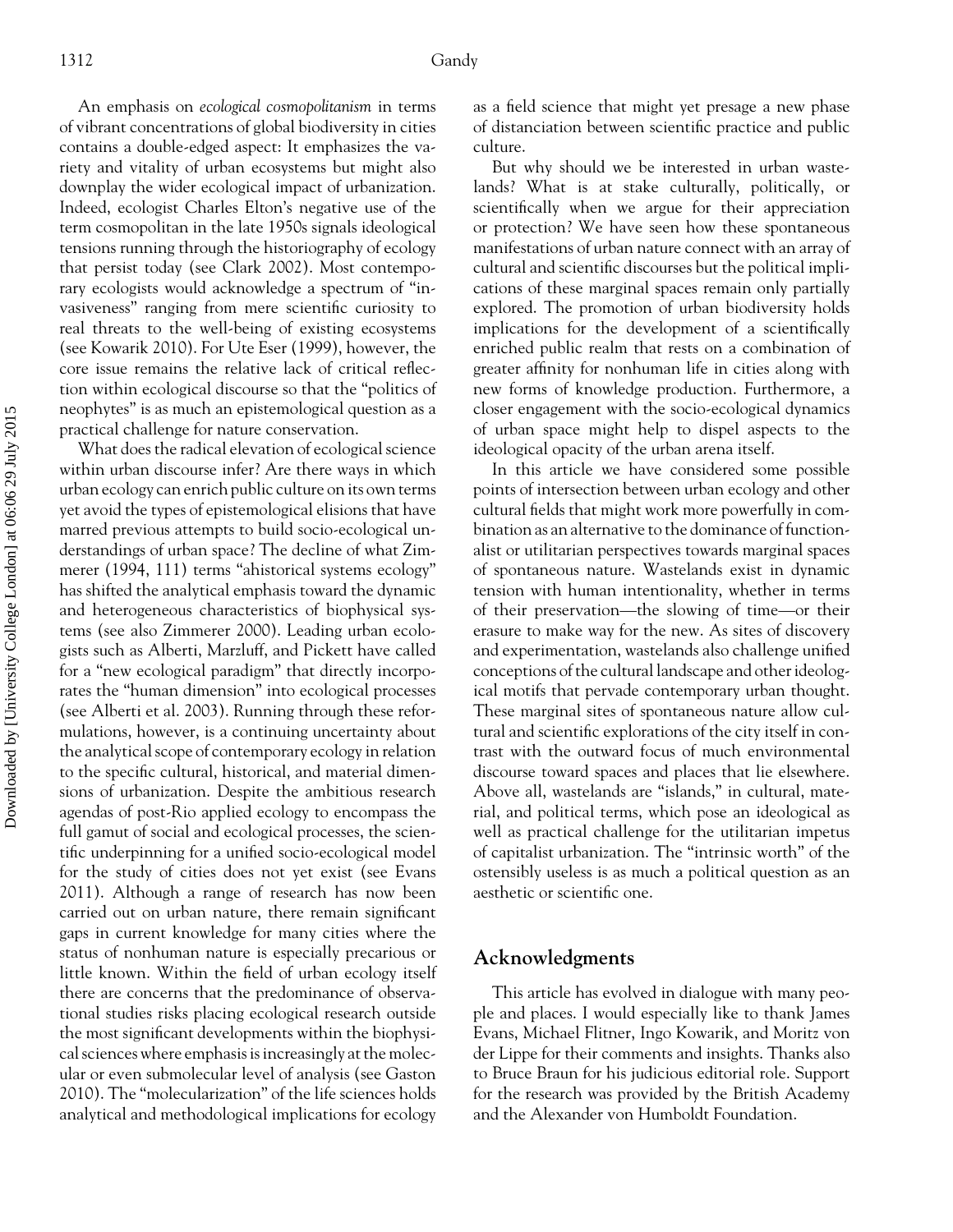#### **Notes**

- 1. Richard Mabey, *The unofficial countryside* (1973), p. 12.
- 2. The quote is taken from Pierre Carles's documentary about Pierre Bourdieu entitled *La Sociologie Est un Sport de Combat* (2001) (author's translation).
- 3. Studies that emphasize the cultural richness of ostensibly "empty" spaces include Collin (2001), Edensor (2005), Hauser (2001), Huyssen (1997), Lévesque (1999), Lizet (2010), and Till (2011).
- 4. The expression *terrain vague* in particular has recently gained conceptual currency after its elaboration by the Spanish architect Ignasi de Solà-Morales Rubió (1993).
- 5. The term *open mosaic habitat* is now being extensively used in the United Kingdom in preference to the term brownfield for a variety of scientific studies and also in some local government documentation such as Biodiversity Action Plans. For a recent overview of developments in urban ecology see Gaston (2010), Kowarik et al. (2011), Savard, Clergeau, and Mennechez (2000), and Wittig (2010).
- 6. Theodor Adorno raises a similar point: "Even as bourgeois consciousness na¨ıvely condemns the ugliness of a torn-up industrial landscape, a relation is established that reveals a glimpse of the domination of nature, where nature shows humans its facade of having yet to be mastered" (Adorno [1970] 1997, 61).
- 7. Richard Fitter's *London's Natural History,* first published in 1945, already lists 126 species of plants found on "extensive areas of open waste ground" (Fitter 1945, 230). See also L. Mellor (2004).
- 8. Those species most closely linked, or even dependent, on human settlements for food, shelter, and other needs, termed synanthropic*,* include a variety of pests as well as the benign ubiquity of many birds and insects such as the house sparrow, *Passer domesticus,* or the honey bee, *Apis mellifera* (see McKinney 2006).
- 9. I would like to thank Tom Baker for drawing my attention to the "neopastoral" dimension to the High Line.
- 10. Important exceptions include Berlin's "Langer Tag der StadtNatur" [The long day of urban nature], an annual event underway since 2006, which is a science-led program of public activities organized by the Berlin Conservation Foundation. See www.langertagderstadtnatur.de. On the changing relationships between public culture and scientific practice see, for example, Waterton (2002), Wolch (2002), Lachmund (2004), Ellis and Waterton (2005), Hinchliffe et al. (2005), Vaquin (2006), and Sadler et al. (2010).
- 11. Studies of wastelands have often revealed high levels of species diversity for aculeate hymenoptera and other warmth-loving insects adapted to sand dunes or coastal environments (see, e.g., Gibson 1998; Eyre, Luff, and Woodward 2003; Kadas 2006). In some cases, depending on soil conditions, there can be unique combinations of habitat mimicry, so that species associated with disparate ecotopes such as heathlands or chalk downland might occur together on the same site (Colin Plant, Consultant Entomologist, discussion with the author, 12 February 2012). For detailed studies of urban habitat diversity see, for example, Sukopp et al. (1979), Sukopp (1990), Rebele (1994), Zerbe et al. (2003), Filoche, Arnal, and Moret (2006), Muratet et al. (2007),

Schadek et al. (2009), and Müller (2010). On the question of "charisma" in relation to nature conservation, see Lorimer (2007).

- 12. The attempt to articulate an ecological aesthetic marks a corollary of the wider "ecologization" of public policy through the enhanced role of scientific discourse in decision making (see Evans 2011).
- 13. In Merleau-Ponty's exegesis on Bergson's conception of nature, for example, he emphasizes the poetic dimension. "He [Bergson] stands both against Berkeley's idealism, for which everything is a representation, and against a realism that admits that the thing has an aseity, but which posits that this is other than what appears" (Merleau-Ponty [1957] 2003, 53). Elsewhere Merleau-Ponty seeks to distinguish his "phenomenal psychology" from what he terms Bergson's "introspective psychology" (Merleau-Ponty [1945] 1962, 59).
- 14. Nick Bertrand, botanist, discussion with the author, Creekside Centre, London, 13 November 2011.
- 15. In much of London, for example, specialist teams of municipal workers devoted to looking after urban trees have been partially or completely laid off since the 1980s, leading to a loss of arboriculture skills, premature death or damage to urban trees, and longer term implications for the character of urban green space (Russell Miller, arboriculturalist and chair of Sustainable Hackey, e-mail to author, 16 December 2011).
- 16. The term neo-romanticism has been most extensively deployed within art history and literary criticism. See, for example, D. Mellor (1987).
- 17. Lara Almarcegui, lecture given to the conference Art and the Environment, Tate Britain, London (30 June 2010).
- 18. Benjamin, for example, describes the "style of the modern flâneur as one who goes botanizing on the asphalt," drawing connections between natural history and the "poetic imagination" (Benjamin [1938] 2006, 68). His childhood recollections of urban nature in Berlin are to be found in Benjamin ([1932–1938] 2001). See also Clark (2000).

# **References**

- Adorno, T. [1970] 1997. *Aesthetic theory*, trans. R. Hullot-Kentor. London: Continuum.
- Alberti, M. A., J. M. Marzluff, E. Shulenberger, G. Bradley, C. Ryan, and C. Zumbrunnen. 2003. Integrating humans into ecology: Opportunities and challenges for studying urban ecosystems. *BioScience* 53 (12): 1169–79.
- Arnold, A. 2009. *Fish tank,* DVD. London: British Film Institute.
- Benjamin, W. [1932–1938] 2001. *Beroliniana.* Munich, Germany: Koehler and Amelang.
- ———. [1938] 2006. The Paris of the Second Empire in Baudelaire. In *The writer of modern life: Essays on Charles Baudelaire,* ed. M. W. Jennings, 46–133. Cambridge, MA: Belknap.
- Bergson, H. [1907] 2007. *Creative evolution*, ed. K. A. Pearson, M. Kolkman, and M. Vaughan. Basingstoke, UK: Palgrave Macmillan.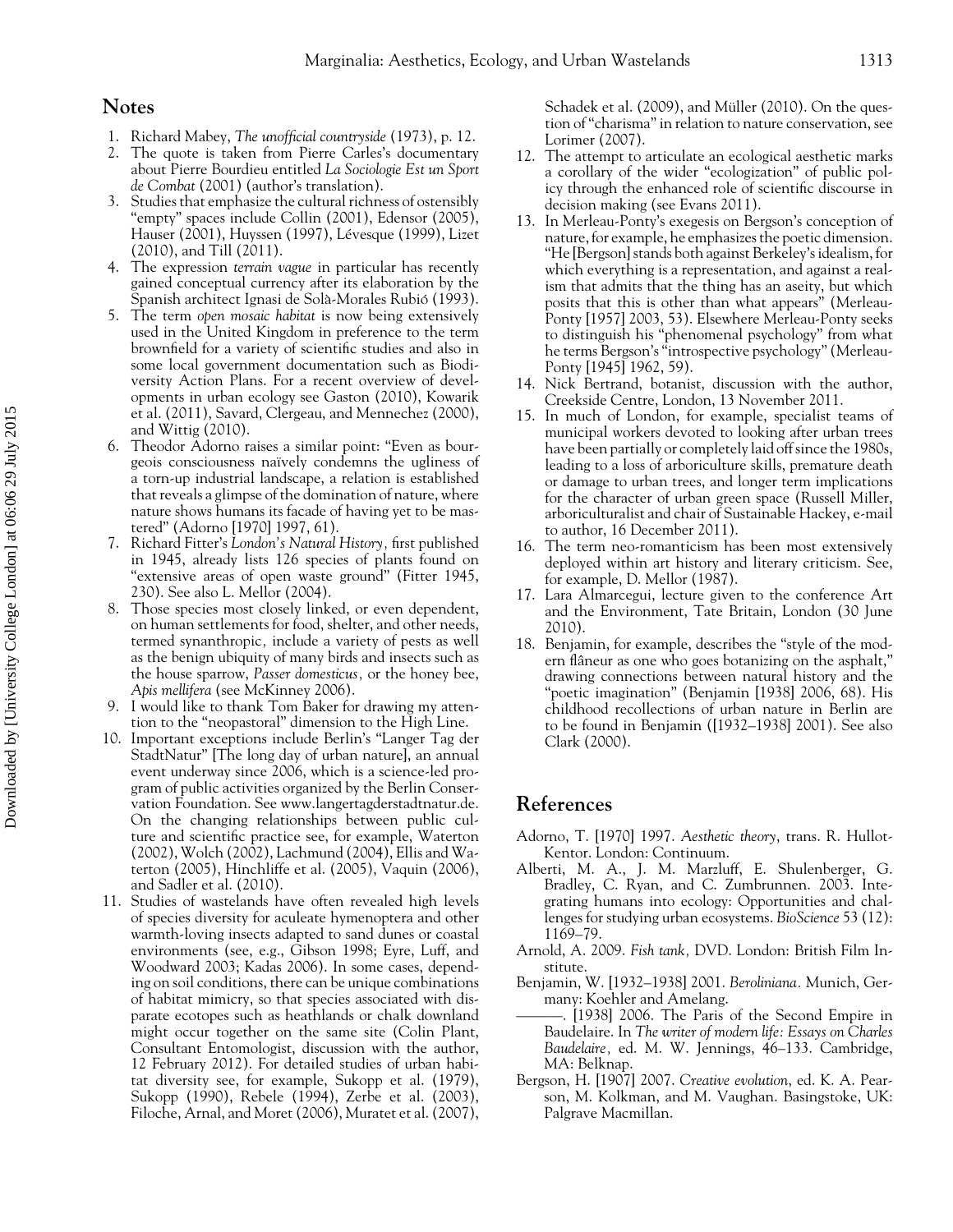- Berleant, A. 1992. *The aesthetics of environment.* Philadelphia: Temple University Press.
- Blanc, N. 2008. *Vers uns esthetique environmentale ´* [Towards an environmental aesthetic]. Paris: Éditions Quæ.
- Bonnet, E. 1883. *Petite flore parisienne* [Small Parisian flora]*.* Paris: Librairie F. Savy.
- Bourdieu, P. [1996] 1998. *On television*, trans. P. P. Ferguson. New York: The New Press.
- Callicott, J. B. 1992. The land aesthetic. *Renewable Resources Journal* 10:12–17.
- Carles, P. 2001. *La sociologie est un sport de combat,* VHS. Paris: C-P Productions.
- Carlson, A. 1993. Appreciating art and appreciating nature. In *Landscape, natural beauty and the arts*, ed. S. Kemal and J. Gaskell, 199–227. Cambridge, UK: Cambridge University Press.
	- -. 1995. Nature, aesthetic appreciation, and knowledge. *The Journal of Aesthetics and Art Criticism* 53 (4): 393–400.
- Clark, N. 2000. Botanizing on the asphalt? The complex life of cosmopolitan bodies. *Body and Society* 6 (3–4): 12–33. ———. 2002. The demon-seed: Bioinvasion as the unsettling of environmental cosmopolitanism. *Theory, Culture and Society* 19 (1–2): 101–25.
- Collin, M. 2001. Nouvelles urbanités des friches [New urbanities of wastelands]. *Multitudes* 6:148–55.
- Cosgrove, D. 1985. Prospect, perspective and the evolution of the landscape idea. *Transactions of the Institute of British Geographers* 10 (1): 45–62.
- Dagenais, D. 2004. The garden of movement: Ecological rhetoric in support of gardening practice. *Studies in the History of Gardens and Designed Landscapes* 24 (4): 313–40.
- Daniel, T. 2001. Whither scenic beauty? Visual landscape quality in the 21st century. *Landscape and Urban Planning* 54:267–81.
- Deakin, R. 1855. *Flora of the Colosseum of Rome; or illustrations and descriptions of four hundred and twenty plants growing spontaneously upon the ruins of the Colosseum of Rome.* London: Groombridge and Sons.
- Deleuze, G. [1956] 1999. Bergson's conception of difference. In *The new Bergson*, ed. J. Mullarkey, 42–65. Manchester, UK: Manchester University Press.
- de Solà-Morales Rubió, I. 1993. Terrain vague. In Anyplace, ed. C. Davidson, 118–23. Cambridge, MA: MIT Press.
- Duvigneaud, P. 1974. Étude écologique de l'écosystème urbain bruxellois: 1. L'écosystème  $\ll$ urbs $\gg$  [Ecological study of the ecosystem of urban Brussels: 1. The ecosystem 'Urbs']. *Memoires de la Soci ´ et´ e Royale de Botanique de ´ Belgique* 6:5–35.
- Edensor, T. 2005. *Industrial ruins: Spaces, aesthetics and materiality.* London: Berg.
- Ellis, R., and C. Waterton. 2005. Caught between the cartographic and the ethnographic imagination: The whereabouts of amateurs, professionals, and nature in knowing biodiversity. *Environment and Planning D: Society and Space* 23:673–693.
- Eser, U. 1999. *Der Naturschutz and das Fremde: okologische und ¨ normative Grundlagen der Umweltethik.* Frankfurt, Germany: Campus.
- Evans, J. 2011. Resilience, ecology and adaptation in the experimental city. *Transactions of the Institute of British Geographers* 36:223–37.
- Ewald, K. C. 2001. The neglect of aesthetics in landscape planning in Switzerland. *Landscape and Urban Planning* 54:255–66.
- Eyre, M., M. Luff, and J. Woodward. 2003. Beetles (coleoptera) on brownfield sites in England: An important conservation resource? *Journal of Insect Conservation* 7 (4): 223–31.
- Falck, Z. J. S. 2010 *Weeds: An environmental history of metropolitan America.* Pittsburgh, PA: University of Pittsburgh Press.
- Feagan, R. B., and M. Ripmeester. 1999. Contesting natural(ized) lawns: A geography of private green space in the Niagara region. *Urban Geography* 20 (7): 617–34.
- Filoche, S., G. Arnal, and J. Moret. 2006. *La biodiversite´ du departement de la Seine-Saint-Denis. Atlas de la flore ´* sauvage [The biodiversity of the département Seine-Saint-Denis. Atlas of wild flora]. Paris: Biotope, Mèze (Collection Parthénone/Muséum national d'Histoire naturelle).
- Fitter, R. S. R. 1945. *London's natural history.* London: Collins.
- Foster, C. 1998. The narrative and the ambient in environmental aesthetics. *The Journal of Aesthetics and Art Criticism* 56 (2): 127–37.
- Franck, K., and Q. Stevens. 2007. *Loose space: Possibility and diversity in urban life.* London and New York: Routledge.
- Franz, M., O. Güles, and G. Prey. 2008. Place-making and "green" reuses of brownfields in the Ruhr. *Tijdschrift voor Economische en Sociale Geografie* 99 (3): 316–28.
- Frost, M. 2012. Entering the "circles of vitality": Beauty, sympathy, and fellowship. In *Vital beauty: Reclaiming aesthetics in the tangle of technology and nature*, ed. J. Brouwer, A. Mulder, and L. Spuybroek, 132–53. Rotterdam, The Netherlands: V2 Publishing.
- Gandy, M. 2013. Entropy by design: Gilles Clément, Parc Henri Matisse and the limits to avant-garde urbanism. *International Journal of Urban and Regional Research* 37  $(1): 259 - 78.$
- Gaston, K. J. 2010. Urban ecology. In *Urban ecology*, ed. K. J. Gaston, 1–9. Cambridge, UK: Cambridge University Press.
- Gibson, C. 1998. *Brownfield: Red data. The values artificial habitats have for uncommon invertebrates.* London: English Nature.
- Gilbert, O. 1992. *The flowering of the cities: The natural flora of "urban commons*." Peterborough, UK: English Nature.
- Gobster, P. H. 2001. Visions of restoration: Conflict and compatibility in urban park restoration. *Landscape and Urban Planning* 56:35–51.
- Gobster, P. H., J. I. Nassauer, T. C. Daniel, and G. Fry. 2007. The shared landscape: What does aesthetics have to do with ecology? *Landscape Ecology* 22:959–72.
- Grosz, E. 2005. Bergson, Deleuze, and the becoming of unbecoming. *Parallax* 11 (2): 4–13.
- Hard, G. 1985. Vegetationsgeographie und sozialökologie einer Stadt [Vegetation geography and social ecology of a city]. *Geographische Zeitung* 75:125–44.
- ———. 1995. *Spuren und Spurenleser: Zur Theorie und Asthetik des Spurenlesens in der Vegetation und anderswo ¨* [Traces and trace readers: On the theory and aesthetics of trace reading for vegetation and other places]. Osnabruück, Germany: Universitätsverlag Rasch.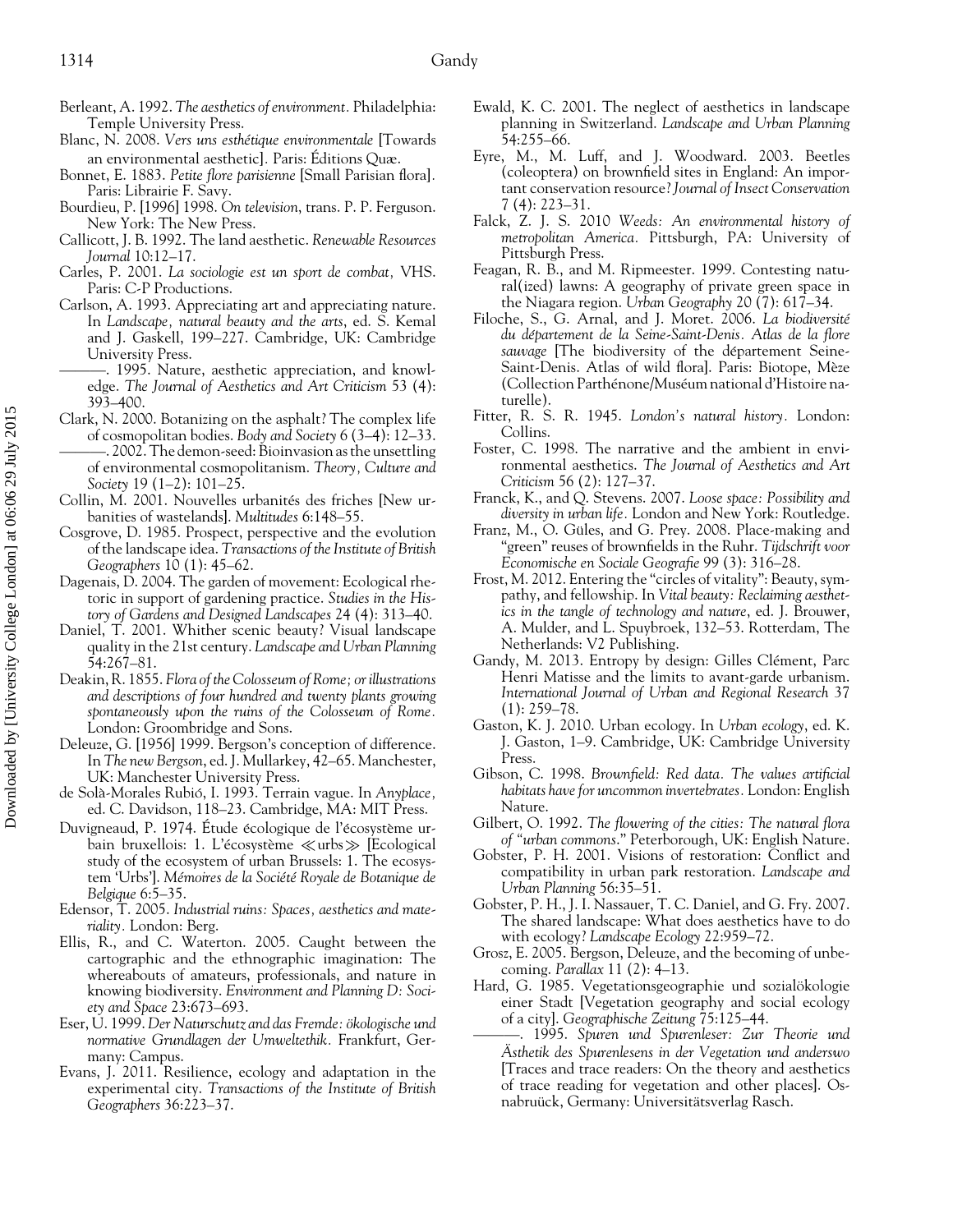———. 1998. *Ruderalvegetation: Okologie und Ethno ¨ okologie, ¨* Asthetik und "Schutz" [Ruderal vegetation: Ecology and ethno-ecology, aesthetics and "protection"]. Notizbuch 49 der Kasseler Schule. Kassel, Germany: Arbeitsgemeinschaft Freiraum und Vegetation.

- Hauser, S. 2001. *Metamorphosen des Abfalls*, *Konzepte für alte Industrieareale*[Metamorphoses of waste, concepts for former industrial spaces]. Frankfurt, Germany: Campus.
- Heynen, N., M. Ka¨ıka, and E. Swyngedouw, eds. 2006. *In the nature of cities: Urban political ecology and the politics of urban metabolism.* London and New York: Routledge.
- Hinchliffe, S., B. Kearns, M. Degen, and S. Whatmore. 2005. Urban wild things: A cosmopolitical experiment. *Environment and Planning D: Society and Space* 23:643– 58.
- Huyssen, A. 1997. The voids of Berlin. *Critical Inquiry* 24 (1): 57–81.
- Jorgensen, A., and M. Tylecote. 2007. Ambivalent landscapes—Wilderness in the urban interstices. *Landscape Research* 32 (4): 443–62.
- Jovet, P. 1940. Evolution des groupements rudéraux 'parisiens' [Evolution of Parisian ruderal assemblages]. *Bulletin de la Societ´ e Botanique de France ´* 87:305–12.
- Kadas, G. 2006. Rare invertebrates colonising green roofs in London. *Urban Habitats* 4 (1): 66–86.
- Keil, A. 2005. Use and perception of postindustrial urban landscapes in the Ruhr. In *Wild urban woodlands: New perspectives for urban forestry*, ed. I. Kowarik and S. Körner, 117–30. Berlin, Germany: Springer.
- Keiller, P. 2010. *Robinson in ruins,* DVD. V. Redgrave, narr. London: British Film Institute.
- Kowarik, I. 2010. *Biologische Invasionen: Neophyten und Neozoen in Mitteleuropa* [Biological invasions: Neophyten and Neozoen in central Europe]. 2nd ed. Stuttgart, Germany: Ulmer.
- Kowarik, I., L. K. Fischer, I. Saumel, M. von der Lippe, F. We- ¨ ber, and J. Westermann. 2011. Plants in urban settings: From patterns to mechanisms and ecosystem services. In *Perspectives in urban ecology: Ecosystems and interactions between humans and nature in the metropolis of Berlin*, ed. W. Endlicher, 135–66. Heidelberg, Germany: Springer.
- Kühn, N. 2006. Intentions for the unintentional: Spontaneous vegetation as the basis for innovative planting design in urban areas. *Journal of Landscape Architecture (Autumn)*: 46–53.
- Lachmund, J. 2003. Exploring the city of rubble: Botanical fieldwork in bombed cities in Germany after World War II. *Osiris* 18:234–54.
	- ———. 2004. Mapping urban nature: Bio-ecological expertise and urban planning. In *Experts in science and society*, ed. E. Kurz-Milcke and G. Gigerenzer, 231–48. New York: Kluwer.
- ———. 2013. *Greening Berlin: The co-production of science, politics, and urban nature.* Cambridge, MA: MIT Press.
- Lévesque, L. 1999. Montréal, l'informe urbanité des terrains vagues: Pour une gestion créatrice du mobilier urbain [Montréal, informal urbanity of terrains vagues: For a creative management of urban furniture]. *Les Annales de la Recherche Urbaine* 85:47–57.
- Lizet, B. 2010. Du terrain vague à la friche paysagée [From terrain vague to landscaped wasteland]. *Ethnologie Française* 40 (4): 597–608.
- Lizet, B., A.-E. Wolf, and J. Celecia, eds. 1997. *Sauvages dans la ville: Actes du colloque, organise pur le centenaire de la ´ naissance de Paul Jovet* [Wild in the city: Proceedings of a colloquium to mark the centenary of the birth of Paul Jovet]. Paris: JATBA/Publications scientifiques du MNHN.
- Lorimer, J. 2007. Nonhuman charisma. *Environment and Planning D: Society and Space* 25:911–32.
- ———. 2008. Living roofs and brownfield wildlife: Towards a fluid biogeography of UK nature conservation. *Environment and Planning A* 40:2042–60.
- Mabey, R. 1973. *The unofficial countryside.* London: Collins. ———. 2010. *Weeds.* London: Profile.
- Marchand, Y., and R. Meffre. 2010. *The ruins of Detroit.* Göttingen, Germany: Steidl.
- Marx, K. [1844] 1965. Feuerbach: Opposition of the materialist and idealist outlook. In *The German ideology*, ed. K. Marx and F. Engels, trans. W. Lough, 39–95. London: Lawrence and Wishart.
- McCarthy, T. 1990. Private irony and public decency: Richard Rorty's new pragmatism. *Critical Inquiry* 16 (2): 355–70.
- McKinney, M. 2006. Urbanisation as a major cause of biotic homogenisation. *Biological Conservation* 127:247–60.
- Mellor, D., ed. 1987. *A paradise lost: The neo-romantic imagination in Britain 1935–1955.* London: Lund Humphries and Barbican Art Gallery.
- Mellor, L. 2004. Words from the bombsites: Debris, modernism and literary salvage. *Critical Quarterly* 46 (4): 77–90.
- Merleau-Ponty, M. [1945] 1962. *Phenomenology of perception*, trans. C. Smith. London and New York: Routledge.
- ———. [1957] 2003. *Nature: Course notes from the College ` de France*, compiled by D. Ségland, trans. R. Vallier. Evanston, IL: Northwestern University Press.
- Müller, N. 2010. Most frequently occurring vascular plants and the role of non-native species in urban areas—A comparison of selected cities of the old and new worlds. In *Urban biodiversity and design*, ed. N. Müller, P. Werner, and J. G. Kelcey, 227–42. Hoboken, NJ: Wiley-Blackwell.
- Muratet, A., N. Machon, F. Jiguet, J. Moret, and E. Porcher. 2007. The role of urban structures in the distribution of wasteland flora in the Greater Paris Area, France. *Ecosystems* 10:661–71.
- Nohl, W. 2001. Sustainable landscape use and aesthetic perception—Preliminary reflections on future landscape aesthetics. *Landscape and Urban Planning* 54:223– 37.
- Pascal, B. 1647. *Expériences nouvelles touchant le vuide* [New experiments with the vacuum]. Paris: Pierre Margat.
- Rebele, F. 1994. Urban ecology and special features of urban ecosystems. *Global Ecology and Biogeography Letters* 4 (6): 173–87.
- Rees, R. 1975. The taste for mountain scenery. *History Today* 25:305–12.
- Rink, D. 2009. Wilderness: The nature of urban shrinkage? *Nature and Culture* 4:275–92.
- Rorty, R. 1979. *Philosophy and the mirror of nature.* Princeton, NJ: Princeton University Press.
- Sadler, J., A. Bates, J. Hale, and P. James. 2010. Bringing cities alive: The importance of urban green spaces for people